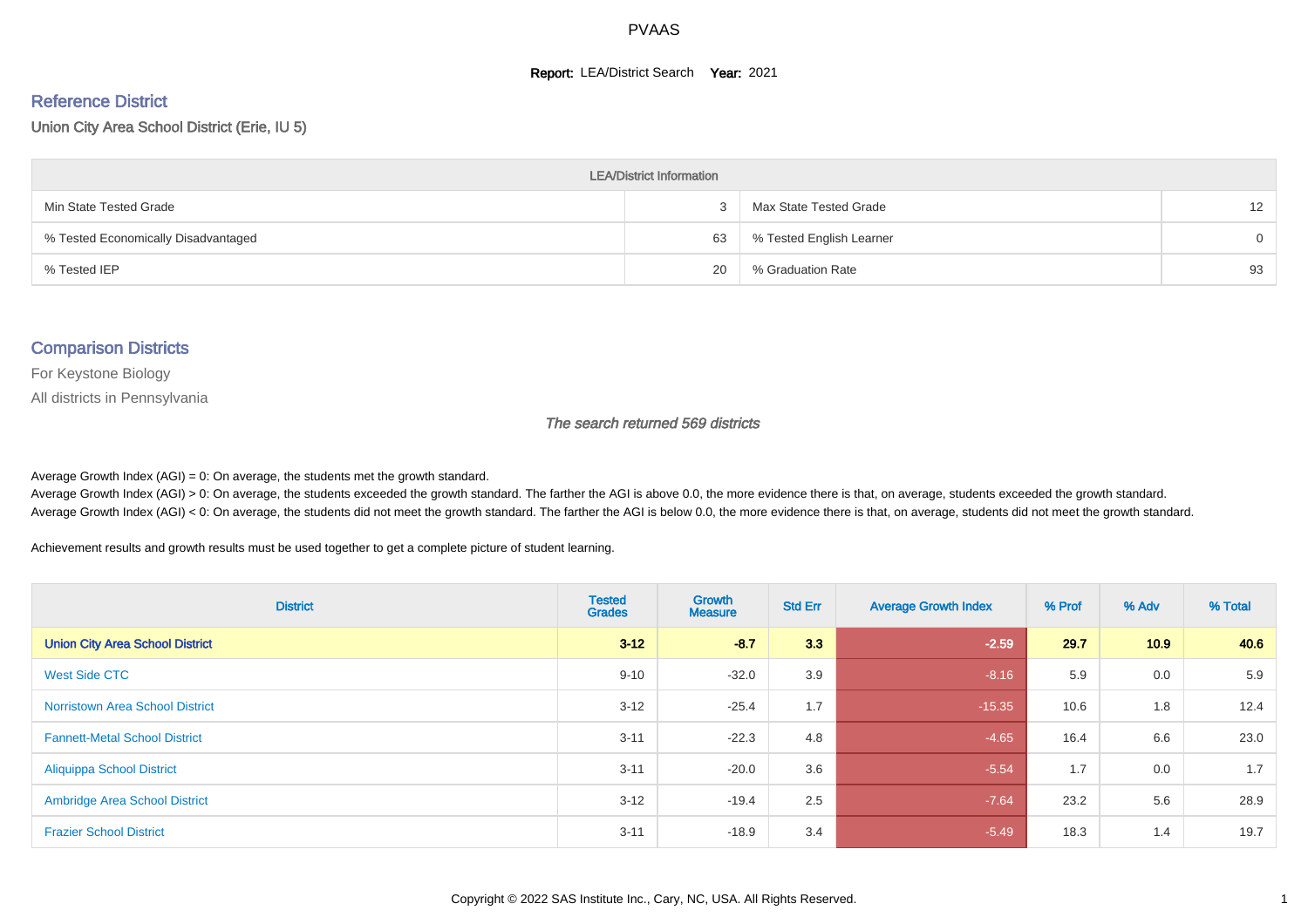| <b>District</b>                                    | <b>Tested</b><br><b>Grades</b> | <b>Growth</b><br><b>Measure</b> | <b>Std Err</b> | <b>Average Growth Index</b> | % Prof | % Adv   | % Total |
|----------------------------------------------------|--------------------------------|---------------------------------|----------------|-----------------------------|--------|---------|---------|
| <b>Union City Area School District</b>             | $3 - 12$                       | $-8.7$                          | 3.3            | $-2.59$                     | 29.7   | 10.9    | 40.6    |
| <b>Big Beaver Falls Area School District</b>       | $3 - 11$                       | $-17.9$                         | 2.8            | $-6.27$                     | 9.4    | 2.8     | 12.2    |
| <b>Muhlenberg School District</b>                  | $3 - 10$                       | $-17.8$                         | 1.9            | $-9.34$                     | 12.4   | 4.6     | 17.0    |
| <b>York City School District</b>                   | $3 - 12$                       | $-17.7$                         | 1.8            | $-10.05$                    | 3.2    | 0.7     | 3.9     |
| <b>Cheltenham School District</b>                  | $3 - 11$                       | $-17.6$                         | 2.0            | $-8.74$                     | 24.4   | 8.3     | 32.6    |
| Imhotep Institute Charter High School              | $9 - 11$                       | $-17.6$                         | 5.8            | $-3.03$                     | 15.4   | 0.0     | 15.4    |
| <b>Williamsburg Community School District</b>      | $3 - 11$                       | $-16.9$                         | 4.1            | $-4.14$                     | 22.4   | 0.0     | 22.4    |
| <b>Allentown City School District</b>              | $3 - 12$                       | $-16.9$                         | 1.4            | $-12.37$                    | 5.9    | 0.4     | 6.3     |
| <b>Chartiers-Houston School District</b>           | $3 - 10$                       | $-16.5$                         | 3.5            | $-4.79$                     | 26.3   | 6.6     | 32.9    |
| Meyersdale Area School District                    | $3 - 11$                       | $-16.1$                         | 3.3            | $-4.94$                     | 20.3   | 5.8     | 26.1    |
| <b>Washington School District</b>                  | $3 - 11$                       | $-15.9$                         | 2.9            | $-5.44$                     | 12.9   | 1.7     | 14.7    |
| <b>North Hills School District</b>                 | $3 - 11$                       | $-15.8$                         | 1.8            | $-8.84$                     | 26.4   | 19.8    | 46.2    |
| La Academia Partnership Charter School             | $6 - 11$                       | $-15.5$                         | 5.7            | $-2.70$                     | 2.3    | 0.0     | 2.3     |
| <b>Turkeyfoot Valley Area School District</b>      | $3 - 12$                       | $-15.4$                         | 5.8            | $-2.66$                     | 3.8    | $3.8\,$ | 7.6     |
| <b>Lincoln Park Performing Arts Charter School</b> | $7 - 11$                       | $-14.9$                         | 2.7            | $-5.45$                     | 39.3   | 8.9     | 48.2    |
| Philadelphia Academy Charter School                | $3 - 11$                       | $-14.7$                         | 2.7            | $-5.42$                     | 21.6   | 3.9     | 25.5    |
| <b>Hanover Area School District</b>                | $3 - 11$                       | $-14.7$                         | 4.7            | $-3.13$                     | 12.1   | 3.0     | 15.2    |
| <b>Executive Education Academy Charter School</b>  | $3 - 10$                       | $-14.6$                         | 3.0            | $-4.81$                     | 8.5    | 1.2     | 9.8     |
| <b>Shade-Central City School District</b>          | $3 - 11$                       | $-14.6$                         | 4.0            | $-3.68$                     | 9.6    | 0.0     | 9.6     |
| <b>Northwestern School District</b>                | $3 - 11$                       | $-14.6$                         | 3.2            | $-4.51$                     | 32.5   | 13.7    | 46.2    |
| <b>Butler Area School District</b>                 | $3 - 11$                       | $-14.1$                         | 1.5            | $-9.60$                     | 26.4   | 11.1    | 37.5    |
| <b>Greater Latrobe School District</b>             | $3 - 11$                       | $-14.1$                         | 2.0            | $-7.14$                     | 41.0   | 12.6    | 53.6    |
| <b>California Area School District</b>             | $3 - 10$                       | $-13.7$                         | 4.5            | $-3.06$                     | 41.7   | 16.7    | 58.3    |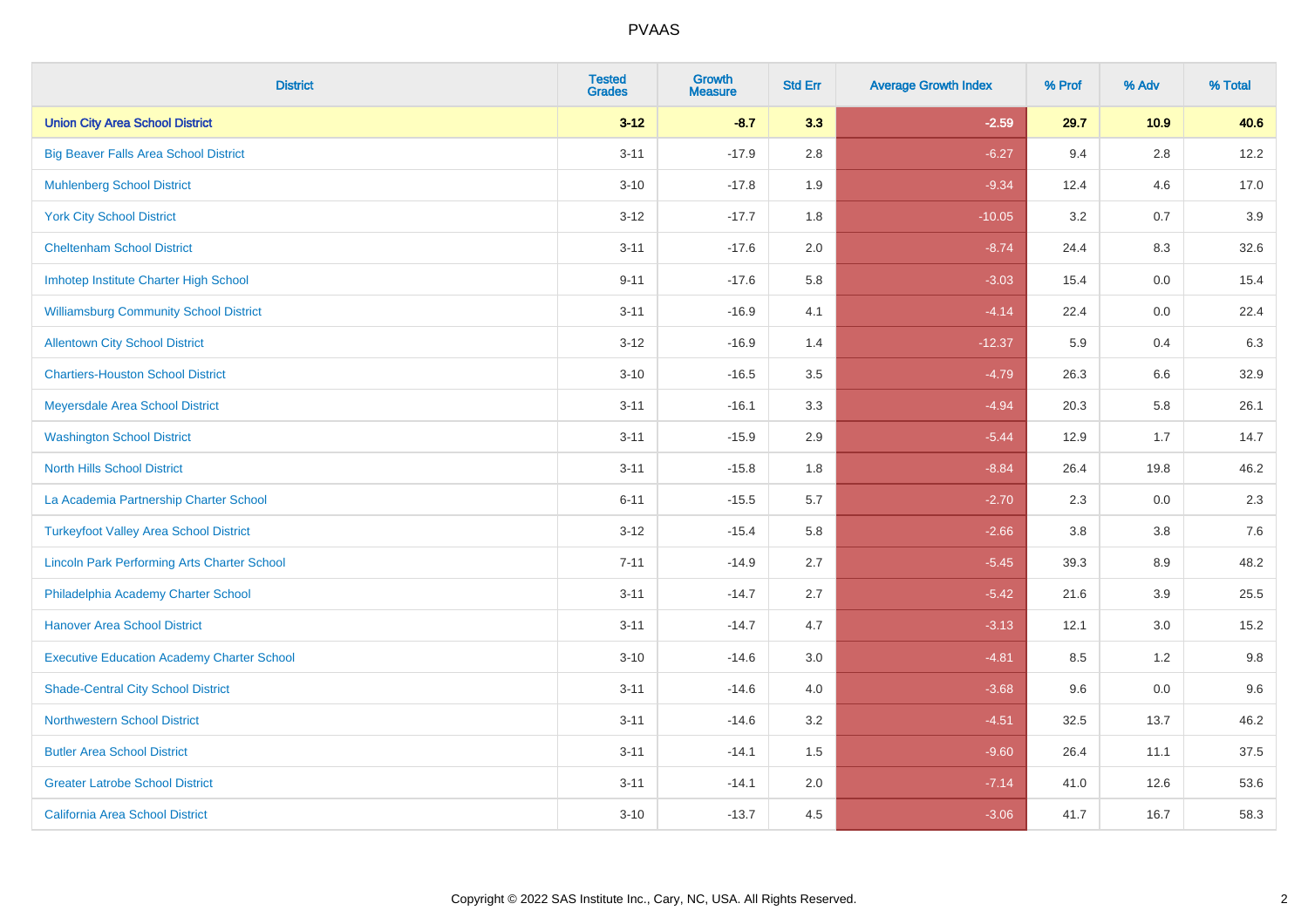| <b>District</b>                                | <b>Tested</b><br><b>Grades</b> | <b>Growth</b><br><b>Measure</b> | <b>Std Err</b> | <b>Average Growth Index</b> | % Prof | % Adv   | % Total |
|------------------------------------------------|--------------------------------|---------------------------------|----------------|-----------------------------|--------|---------|---------|
| <b>Union City Area School District</b>         | $3 - 12$                       | $-8.7$                          | 3.3            | $-2.59$                     | 29.7   | 10.9    | 40.6    |
| <b>New Castle Area School District</b>         | $3 - 12$                       | $-13.6$                         | 2.3            | $-5.99$                     | 17.6   | $2.0\,$ | 19.5    |
| <b>Central Fulton School District</b>          | $3 - 11$                       | $-13.3$                         | 3.2            | $-4.20$                     | 18.1   | 9.7     | 27.8    |
| <b>Panther Valley School District</b>          | $3-12$                         | $-13.3$                         | 3.2            | $-4.10$                     | 31.5   | 4.1     | 35.6    |
| <b>Greenville Area School District</b>         | $3 - 11$                       | $-13.2$                         | 3.0            | $-4.45$                     | 32.1   | 4.6     | 36.7    |
| Morrisville Borough School District            | $3 - 11$                       | $-13.1$                         | 3.7            | $-3.52$                     | 4.9    | 1.6     | 6.6     |
| <b>Tussey Mountain School District</b>         | $3 - 12$                       | $-13.0$                         | 3.3            | $-3.93$                     | 11.1   | 3.2     | 14.3    |
| <b>Riverview School District</b>               | $3 - 11$                       | $-13.0$                         | 4.0            | $-3.29$                     | 43.1   | 7.8     | 51.0    |
| <b>Pittsburgh School District</b>              | $3 - 11$                       | $-13.0$                         | 1.1            | $-12.25$                    | 16.1   | 6.5     | 22.6    |
| <b>Tacony Academy Charter School</b>           | $3 - 11$                       | $-12.9$                         | 3.3            | $-3.90$                     | 8.6    | 1.4     | 10.0    |
| <b>Central Cambria School District</b>         | $3 - 11$                       | $-12.7$                         | 2.3            | $-5.61$                     | 19.4   | 7.4     | 26.9    |
| <b>Neshannock Township School District</b>     | $3 - 10$                       | $-12.5$                         | 2.7            | $-4.73$                     | 29.0   | 13.0    | 42.0    |
| <b>Ellwood City Area School District</b>       | $3 - 11$                       | $-12.5$                         | 3.1            | $-4.00$                     | 26.7   | 8.7     | 35.4    |
| <b>Southmoreland School District</b>           | $3 - 11$                       | $-12.5$                         | 3.1            | $-4.04$                     | 33.3   | 15.5    | 48.8    |
| <b>Wilkes-Barre Area School District</b>       | $3 - 11$                       | $-12.4$                         | 2.4            | $-5.18$                     | 14.2   | 3.7     | 17.9    |
| <b>Hanover Public School District</b>          | $3 - 11$                       | $-12.4$                         | 2.7            | $-4.50$                     | 22.7   | $6.2\,$ | 28.9    |
| <b>Girard School District</b>                  | $3 - 11$                       | $-12.3$                         | 2.6            | $-4.76$                     | 29.7   | 18.9    | 48.6    |
| <b>Dunmore School District</b>                 | $3 - 11$                       | $-12.2$                         | 2.7            | $-4.51$                     | 15.0   | 5.3     | 20.4    |
| <b>Mcguffey School District</b>                | $3 - 11$                       | $-12.1$                         | 3.0            | $-4.06$                     | 12.8   | 5.9     | 18.6    |
| Jefferson-Morgan School District               | $3 - 10$                       | $-12.0$                         | 3.9            | $-3.09$                     | 28.6   | 6.1     | 34.7    |
| <b>West Mifflin Area School District</b>       | $3-12$                         | $-11.9$                         | 2.5            | $-4.77$                     | 15.9   | 4.0     | 19.9    |
| <b>Windber Area School District</b>            | $3 - 11$                       | $-11.9$                         | 3.0            | $-3.94$                     | 41.0   | 10.3    | 51.3    |
| Lehigh Valley Charter High School For The Arts | $9 - 10$                       | $-11.8$                         | 2.5            | $-4.76$                     | 28.9   | 5.7     | 34.6    |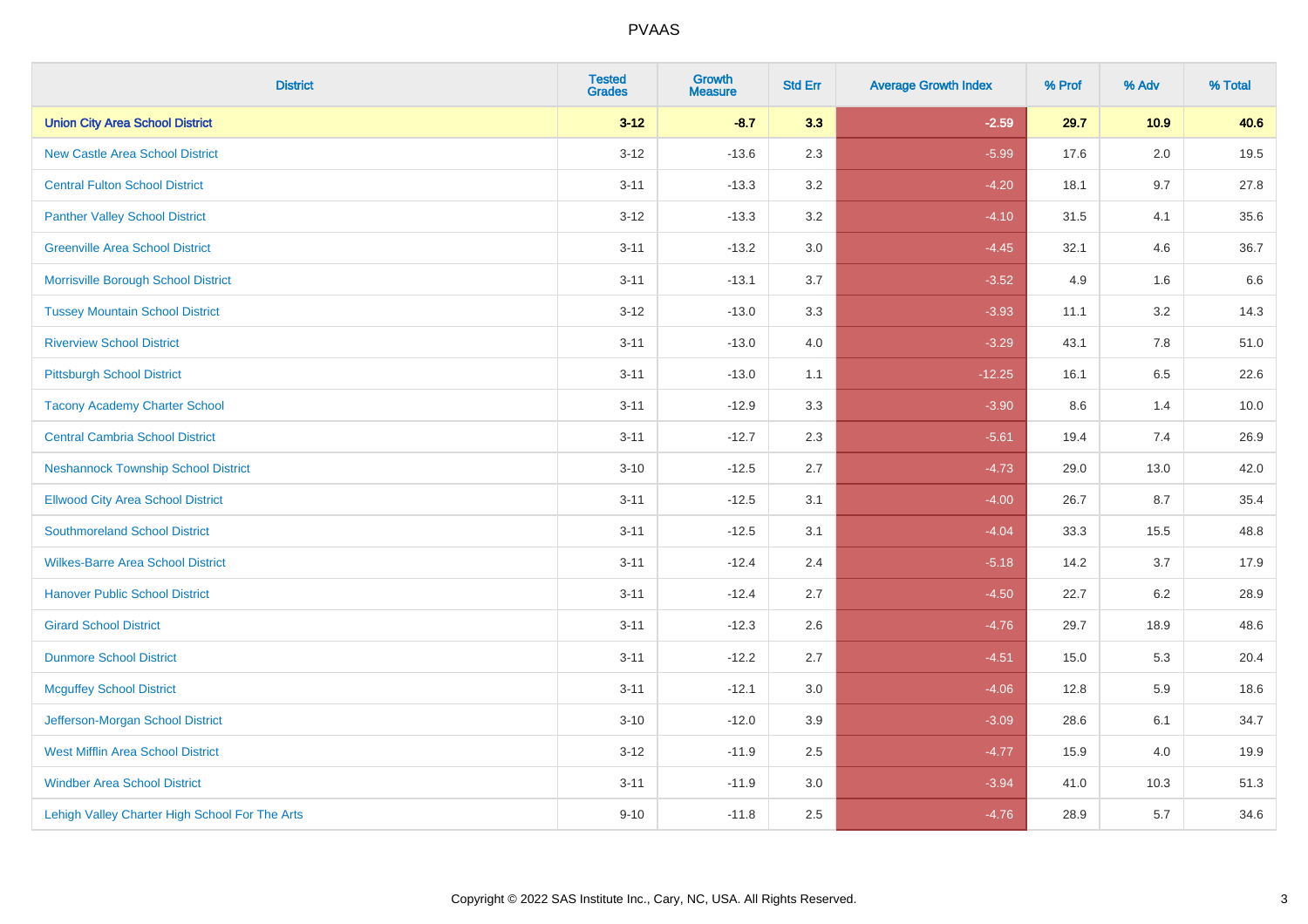| <b>District</b>                               | <b>Tested</b><br><b>Grades</b> | <b>Growth</b><br><b>Measure</b> | <b>Std Err</b> | <b>Average Growth Index</b> | % Prof | % Adv   | % Total |
|-----------------------------------------------|--------------------------------|---------------------------------|----------------|-----------------------------|--------|---------|---------|
| <b>Union City Area School District</b>        | $3 - 12$                       | $-8.7$                          | 3.3            | $-2.59$                     | 29.7   | 10.9    | 40.6    |
| <b>Derry Area School District</b>             | $3 - 11$                       | $-11.8$                         | 2.6            | $-4.53$                     | 34.8   | 6.1     | 40.9    |
| <b>Moniteau School District</b>               | $3 - 11$                       | $-11.8$                         | 2.9            | $-4.07$                     | 22.6   | $5.0\,$ | 27.6    |
| Jefferson County-Dubois AVTS                  | $9 - 11$                       | $-11.7$                         | 3.1            | $-3.72$                     | 17.6   | 2.8     | 20.4    |
| <b>Williamsport Area School District</b>      | $3 - 11$                       | $-11.7$                         | 1.4            | $-8.29$                     | 18.2   | 10.5    | 28.7    |
| <b>Forbes Road School District</b>            | $3 - 11$                       | $-11.5$                         | 4.7            | $-2.43$                     | 23.1   | 10.3    | 33.3    |
| <b>Old Forge School District</b>              | $3 - 12$                       | $-11.3$                         | 3.1            | $-3.62$                     | 28.6   | 13.2    | 41.8    |
| <b>Burgettstown Area School District</b>      | $3 - 11$                       | $-11.2$                         | 3.2            | $-3.46$                     | 16.0   | 2.7     | 18.7    |
| <b>Mid Valley School District</b>             | $3 - 10$                       | $-11.1$                         | 2.7            | $-4.07$                     | 28.3   | 8.1     | 36.4    |
| Lackawanna Trail School District              | $3 - 10$                       | $-11.0$                         | 3.3            | $-3.35$                     | 13.1   | 18.0    | 31.2    |
| <b>York Co School Of Technology</b>           | $9 - 12$                       | $-10.9$                         | 1.6            | $-6.79$                     | 22.6   | 4.0     | 26.6    |
| <b>East Lycoming School District</b>          | $3 - 11$                       | $-10.9$                         | 2.1            | $-5.08$                     | 22.5   | 8.2     | 30.8    |
| Jim Thorpe Area School District               | $3 - 11$                       | $-10.9$                         | 2.4            | $-4.48$                     | 19.5   | $6.0\,$ | 25.5    |
| <b>Ligonier Valley School District</b>        | $3 - 11$                       | $-10.8$                         | 3.1            | $-3.43$                     | 34.1   | 5.8     | 39.9    |
| <b>General Mclane School District</b>         | $3 - 11$                       | $-10.7$                         | 2.4            | $-4.40$                     | 34.0   | 15.6    | 49.6    |
| <b>Mohawk Area School District</b>            | $3 - 11$                       | $-10.5$                         | 2.8            | $-3.75$                     | 35.1   | 10.6    | 45.7    |
| <b>Kennett Consolidated School District</b>   | $3 - 11$                       | $-10.4$                         | 1.7            | $-6.27$                     | 28.7   | 14.0    | 42.7    |
| <b>Commodore Perry School District</b>        | $3 - 11$                       | $-10.4$                         | 4.5            | $-2.30$                     | 29.4   | 5.9     | 35.3    |
| <b>Hempfield Area School District</b>         | $3 - 12$                       | $-10.2$                         | 1.6            | $-6.37$                     | 28.1   | 19.2    | 47.3    |
| <b>Scranton School District</b>               | $3 - 12$                       | $-10.1$                         | 2.5            | $-4.04$                     | 20.0   | 7.7     | 27.7    |
| <b>Milton Area School District</b>            | $3 - 11$                       | $-10.1$                         | 2.5            | $-4.04$                     | 23.0   | 11.3    | 34.2    |
| <b>Lancaster School District</b>              | $3 - 12$                       | $-10.0$                         | 1.4            | $-7.22$                     | 9.0    | 3.9     | 12.8    |
| <b>Clarion-Limestone Area School District</b> | $3 - 12$                       | $-10.0$                         | 3.6            | $-2.76$                     | 28.3   | 20.0    | 48.3    |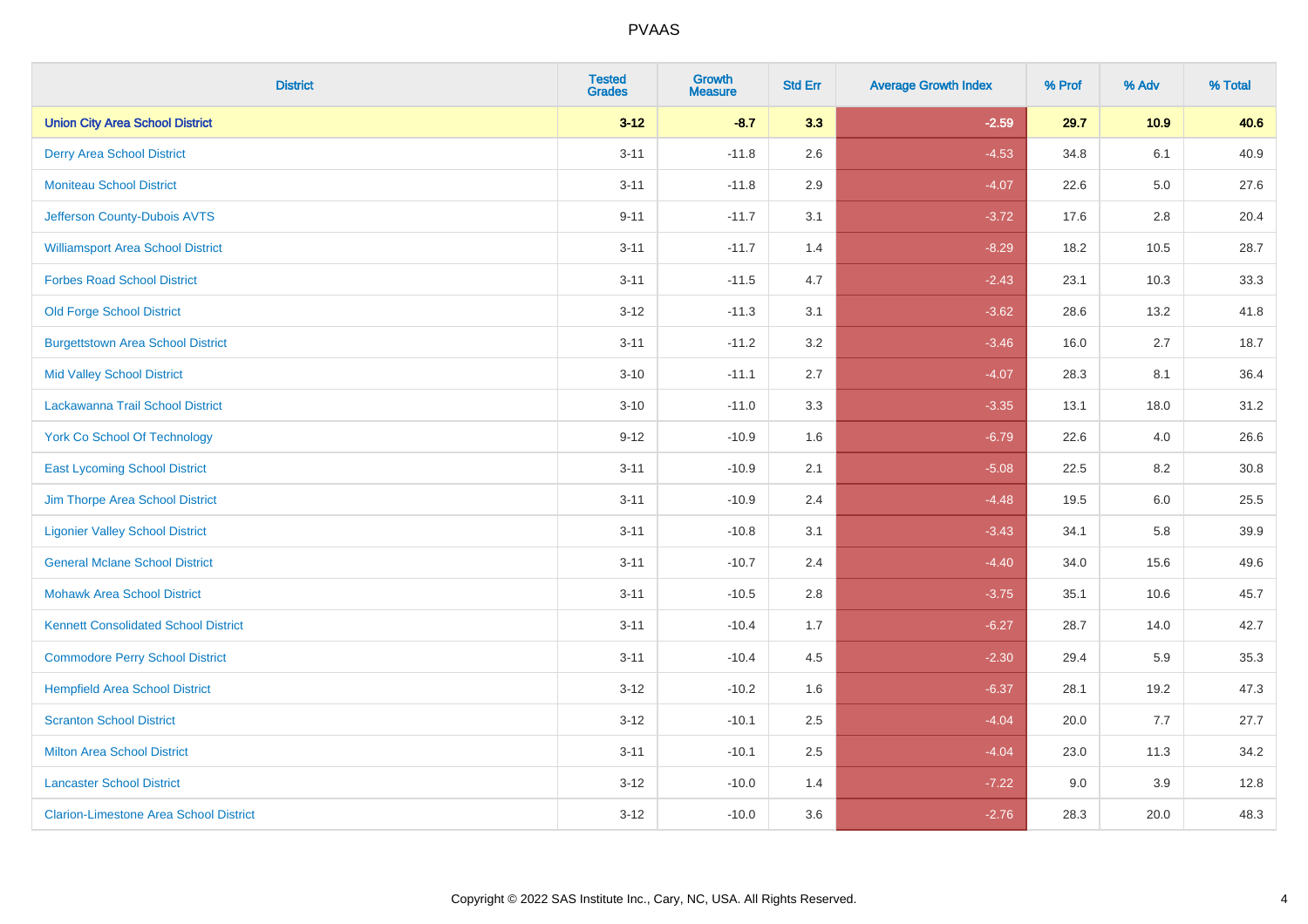| <b>District</b>                                | <b>Tested</b><br><b>Grades</b> | <b>Growth</b><br><b>Measure</b> | <b>Std Err</b> | <b>Average Growth Index</b> | % Prof | % Adv   | % Total |
|------------------------------------------------|--------------------------------|---------------------------------|----------------|-----------------------------|--------|---------|---------|
| <b>Union City Area School District</b>         | $3 - 12$                       | $-8.7$                          | 3.3            | $-2.59$                     | 29.7   | 10.9    | 40.6    |
| <b>Deer Lakes School District</b>              | $3 - 11$                       | $-10.0$                         | 2.5            | $-4.02$                     | 27.7   | $9.9\,$ | 37.6    |
| <b>Lawrence County CTC</b>                     | $10 - 11$                      | $-9.8$                          | 3.7            | $-2.68$                     | 7.3    | 0.0     | 7.3     |
| <b>Big Spring School District</b>              | $3 - 11$                       | $-9.8$                          | 2.3            | $-4.32$                     | 23.6   | 12.9    | 36.5    |
| <b>West York Area School District</b>          | $3 - 12$                       | $-9.8$                          | 2.7            | $-3.57$                     | 21.9   | 10.9    | 32.8    |
| Mastery Charter School - Gratz Campus          | $7 - 10$                       | $-9.5$                          | 4.6            | $-2.09$                     | 0.0    | 3.4     | 3.4     |
| <b>Jamestown Area School District</b>          | $3 - 11$                       | $-9.5$                          | 4.1            | $-2.33$                     | 41.5   | 4.9     | 46.3    |
| <b>Antietam School District</b>                | $3 - 10$                       | $-9.5$                          | 3.7            | $-2.57$                     | 20.9   | 1.5     | 22.4    |
| <b>Coatesville Area School District</b>        | $3 - 11$                       | $-9.5$                          | 1.6            | $-5.81$                     | 12.8   | 3.3     | 16.2    |
| Plum Borough School District                   | $3 - 11$                       | $-9.4$                          | 2.4            | $-3.98$                     | 32.9   | 27.4    | 60.4    |
| Insight PA Cyber Charter School                | $3 - 11$                       | $-9.4$                          | 5.8            | $-1.62$                     | 25.6   | 4.6     | 30.2    |
| <b>Western Beaver County School District</b>   | $3 - 11$                       | $-9.3$                          | 4.2            | $-2.20$                     | 45.1   | 3.9     | 49.0    |
| <b>Carbon Career &amp; Technical Institute</b> | $9 - 11$                       | $-9.3$                          | 3.2            | $-2.92$                     | 19.6   | 2.2     | 21.7    |
| <b>Chartiers Valley School District</b>        | $3 - 11$                       | $-9.1$                          | 2.1            | $-4.23$                     | 20.7   | 17.4    | 38.0    |
| <b>South Park School District</b>              | $3 - 11$                       | $-8.8$                          | 2.5            | $-3.46$                     | 28.1   | 17.0    | 45.2    |
| <b>Grove City Area School District</b>         | $3 - 12$                       | $-8.8$                          | 2.3            | $-3.89$                     | 25.6   | 16.4    | 42.0    |
| <b>Trinity Area School District</b>            | $3 - 11$                       | $-8.7$                          | 1.8            | $-4.87$                     | 20.9   | 9.8     | 30.8    |
| <b>Union City Area School District</b>         | $3 - 12$                       | $-8.7$                          | 3.3            | $-2.59$                     | 29.7   | 10.9    | 40.6    |
| <b>Shanksville-Stonycreek School District</b>  | $3 - 10$                       | $-8.6$                          | 5.5            | $-1.55$                     | 17.6   | 23.5    | 41.2    |
| Southern Columbia Area School District         | $3 - 11$                       | $-8.5$                          | 3.0            | $-2.83$                     | 30.5   | 12.8    | 43.3    |
| <b>Interboro School District</b>               | $3-12$                         | $-8.4$                          | 2.0            | $-4.27$                     | 27.6   | 6.4     | 34.1    |
| <b>Montoursville Area School District</b>      | $3 - 12$                       | $-8.4$                          | 2.6            | $-3.17$                     | 38.8   | 18.2    | 57.0    |
| Salisbury-Elk Lick School District             | $3 - 11$                       | $-8.4$                          | 5.8            | $-1.45$                     | 33.3   | 5.6     | 38.9    |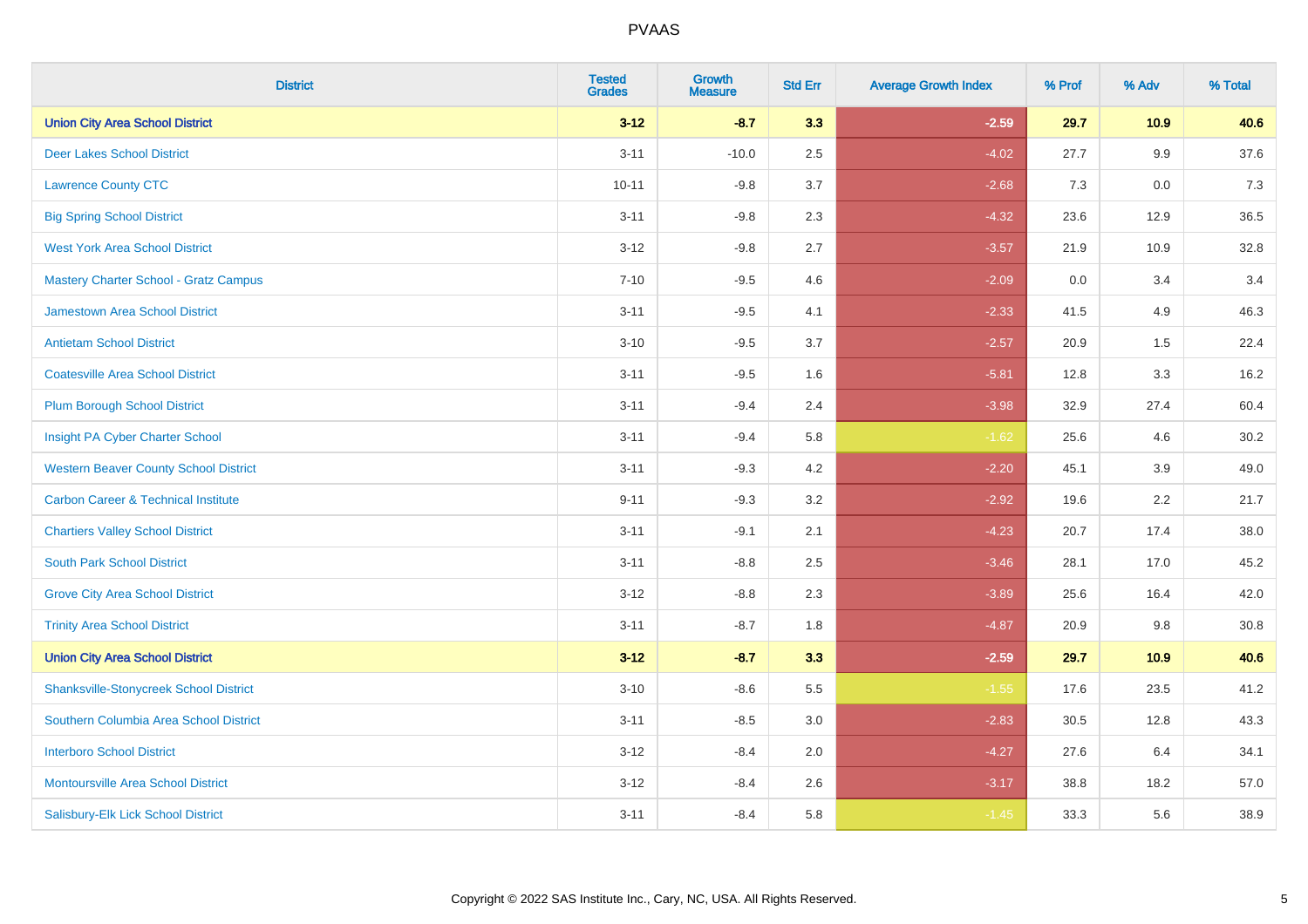| <b>District</b>                                  | <b>Tested</b><br><b>Grades</b> | <b>Growth</b><br><b>Measure</b> | <b>Std Err</b> | <b>Average Growth Index</b> | % Prof | % Adv   | % Total |
|--------------------------------------------------|--------------------------------|---------------------------------|----------------|-----------------------------|--------|---------|---------|
| <b>Union City Area School District</b>           | $3 - 12$                       | $-8.7$                          | 3.3            | $-2.59$                     | 29.7   | 10.9    | 40.6    |
| <b>Shikellamy School District</b>                | $3 - 10$                       | $-8.3$                          | 2.4            | $-3.42$                     | 20.8   | 18.5    | 39.2    |
| <b>Achievement House Charter School</b>          | $7 - 11$                       | $-8.2$                          | 3.6            | $-2.28$                     | 16.7   | 2.8     | 19.4    |
| <b>Pittston Area School District</b>             | $3 - 11$                       | $-8.2$                          | 2.2            | $-3.75$                     | 26.7   | 14.8    | 41.5    |
| <b>West Greene School District</b>               | $3 - 11$                       | $-8.1$                          | 3.9            | $-2.08$                     | 31.0   | 11.9    | 42.9    |
| Boys Latin Of Philadelphia Charter School        | $6 - 12$                       | $-8.0$                          | 2.7            | $-3.02$                     | 1.4    | 0.0     | 1.4     |
| <b>Jenkintown School District</b>                | $3 - 11$                       | $-7.9$                          | 4.1            | $-1.92$                     | 34.1   | 27.3    | 61.4    |
| <b>Mount Carmel Area School District</b>         | $3 - 11$                       | $-7.9$                          | 2.3            | $-3.38$                     | 18.2   | 4.4     | 22.6    |
| Philadelphia City School District                | $3 - 12$                       | $-7.8$                          | 0.6            | $-13.43$                    | 16.4   | 6.5     | 22.9    |
| <b>Somerset Area School District</b>             | $3 - 11$                       | $-7.6$                          | 2.4            | $-3.17$                     | 21.0   | 14.5    | 35.5    |
| <b>Octorara Area School District</b>             | $3 - 11$                       | $-7.5$                          | 3.2            | $-2.35$                     | 26.1   | 17.0    | 43.2    |
| <b>Redbank Valley School District</b>            | $3 - 11$                       | $-7.5$                          | 3.1            | $-2.41$                     | 12.4   | 10.6    | 23.1    |
| <b>Blairsville-Saltsburg School District</b>     | $3 - 11$                       | $-7.5$                          | 2.8            | $-2.67$                     | 20.1   | $8.2\,$ | 28.3    |
| <b>Bristol Township School District</b>          | $3 - 11$                       | $-7.4$                          | 1.4            | $-5.32$                     | 13.8   | 4.6     | 18.4    |
| <b>West Middlesex Area School District</b>       | $3 - 10$                       | $-7.4$                          | 3.5            | $-2.11$                     | 32.0   | 9.6     | 41.6    |
| <b>Lincoln Leadership Academy Charter School</b> | $3 - 12$                       | $-7.4$                          | 3.7            | $-1.99$                     | 6.4    | 2.1     | 8.5     |
| Catasauqua Area School District                  | $3 - 12$                       | $-7.3$                          | 2.8            | $-2.58$                     | 27.1   | 11.2    | 38.3    |
| <b>Innovative Arts Academy Charter School</b>    | $6 - 11$                       | $-7.2$                          | 2.5            | $-2.83$                     | 2.0    | 0.0     | 2.0     |
| <b>Keystone Oaks School District</b>             | $3 - 11$                       | $-7.2$                          | 2.3            | $-3.14$                     | 30.0   | 11.1    | 41.0    |
| <b>Karns City Area School District</b>           | $3 - 11$                       | $-7.2$                          | 2.6            | $-2.71$                     | 26.4   | 20.8    | 47.2    |
| <b>Columbia-Montour AVTS</b>                     | $9 - 10$                       | $-7.1$                          | 2.8            | $-2.52$                     | 19.5   | 3.2     | 22.7    |
| <b>Carmichaels Area School District</b>          | $3 - 10$                       | $-7.0$                          | 3.1            | $-2.30$                     | 17.8   | 9.6     | 27.4    |
| <b>Sto-Rox School District</b>                   | $3 - 10$                       | $-7.0$                          | 3.5            | $-1.99$                     | 3.2    | 0.0     | 3.2     |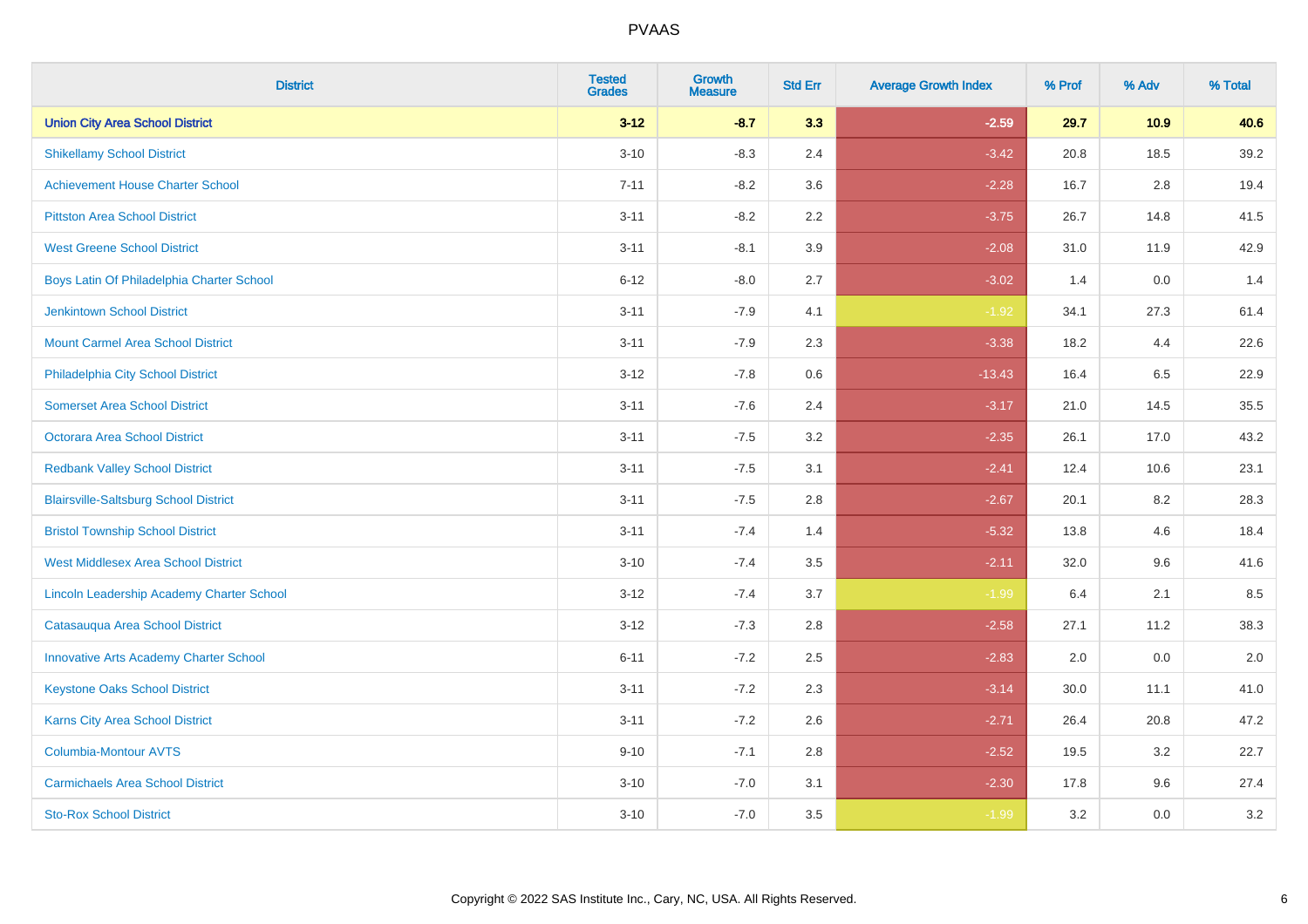| <b>District</b>                                        | <b>Tested</b><br><b>Grades</b> | <b>Growth</b><br><b>Measure</b> | <b>Std Err</b> | <b>Average Growth Index</b> | % Prof | % Adv | % Total |
|--------------------------------------------------------|--------------------------------|---------------------------------|----------------|-----------------------------|--------|-------|---------|
| <b>Union City Area School District</b>                 | $3 - 12$                       | $-8.7$                          | 3.3            | $-2.59$                     | 29.7   | 10.9  | 40.6    |
| <b>Berwick Area School District</b>                    | $3 - 11$                       | $-6.9$                          | 2.4            | $-2.84$                     | 22.3   | 11.5  | 33.8    |
| <b>Richland School District</b>                        | $3 - 11$                       | $-6.9$                          | 2.6            | $-2.63$                     | 40.1   | 20.9  | 61.0    |
| <b>Greensburg Salem School District</b>                | $3 - 11$                       | $-6.9$                          | 2.2            | $-3.06$                     | 30.3   | 13.3  | 43.6    |
| <b>Corry Area School District</b>                      | $3 - 11$                       | $-6.8$                          | 2.3            | $-3.01$                     | 24.0   | 8.8   | 32.8    |
| <b>Greater Nanticoke Area School District</b>          | $3 - 12$                       | $-6.8$                          | 2.6            | $-2.58$                     | 15.2   | 8.9   | 24.1    |
| <b>Millersburg Area School District</b>                | $3 - 11$                       | $-6.6$                          | 3.4            | $-1.92$                     | 24.1   | 10.3  | 34.5    |
| <b>Sharon City School District</b>                     | $3 - 11$                       | $-6.5$                          | 2.3            | $-2.79$                     | 13.1   | 5.0   | 18.1    |
| <b>Keystone Education Center Charter School</b>        | $3 - 12$                       | $-6.5$                          | 5.1            | $-1.28$                     | 0.0    | 0.0   | 0.0     |
| <b>Union Area School District</b>                      | $3 - 11$                       | $-6.5$                          | 3.8            | $-1.70$                     | 30.6   | 12.2  | 42.9    |
| Perseus House Charter School Of Excellence             | $6 - 11$                       | $-6.4$                          | 2.6            | $-2.50$                     | 0.9    | 0.0   | 0.9     |
| <b>East Allegheny School District</b>                  | $3 - 11$                       | $-6.4$                          | 3.0            | $-2.11$                     | 21.0   | 7.4   | 28.4    |
| <b>Conemaugh Valley School District</b>                | $3 - 12$                       | $-6.3$                          | 4.1            | $-1.54$                     | 23.7   | 5.1   | 28.8    |
| <b>Wellsboro Area School District</b>                  | $3 - 11$                       | $-6.3$                          | 3.0            | $-2.08$                     | 24.4   | 13.4  | 37.8    |
| <b>Freedom Area School District</b>                    | $3 - 11$                       | $-6.3$                          | 3.1            | $-2.04$                     | 22.9   | 8.4   | 31.3    |
| <b>Riverside School District</b>                       | $3 - 11$                       | $-6.2$                          | 2.7            | $-2.33$                     | 20.8   | 17.0  | 37.7    |
| <b>Environmental Charter School At Frick Park</b>      | $3-9$                          | $-6.2$                          | 3.7            | $-1.67$                     | 25.9   | 3.4   | 29.3    |
| <b>Avonworth School District</b>                       | $3 - 10$                       | $-6.2$                          | 2.3            | $-2.68$                     | 35.9   | 14.1  | 50.0    |
| <b>Eastern York School District</b>                    | $3 - 11$                       | $-6.2$                          | 2.3            | $-2.70$                     | 27.8   | 18.5  | 46.4    |
| <b>Chester Charter Scholars Academy Charter School</b> | $3-12$                         | $-6.2$                          | 3.3            | $-1.88$                     | 2.2    | 0.0   | 2.2     |
| <b>Yough School District</b>                           | $3 - 10$                       | $-6.2$                          | 2.7            | $-2.27$                     | 28.9   | 8.8   | 37.7    |
| <b>Cambria Heights School District</b>                 | $3 - 10$                       | $-6.2$                          | 2.9            | $-2.11$                     | 25.0   | 13.0  | 38.0    |
| <b>Ridgway Area School District</b>                    | $3 - 11$                       | $-6.1$                          | 4.0            | $-1.53$                     | 42.2   | 15.6  | 57.8    |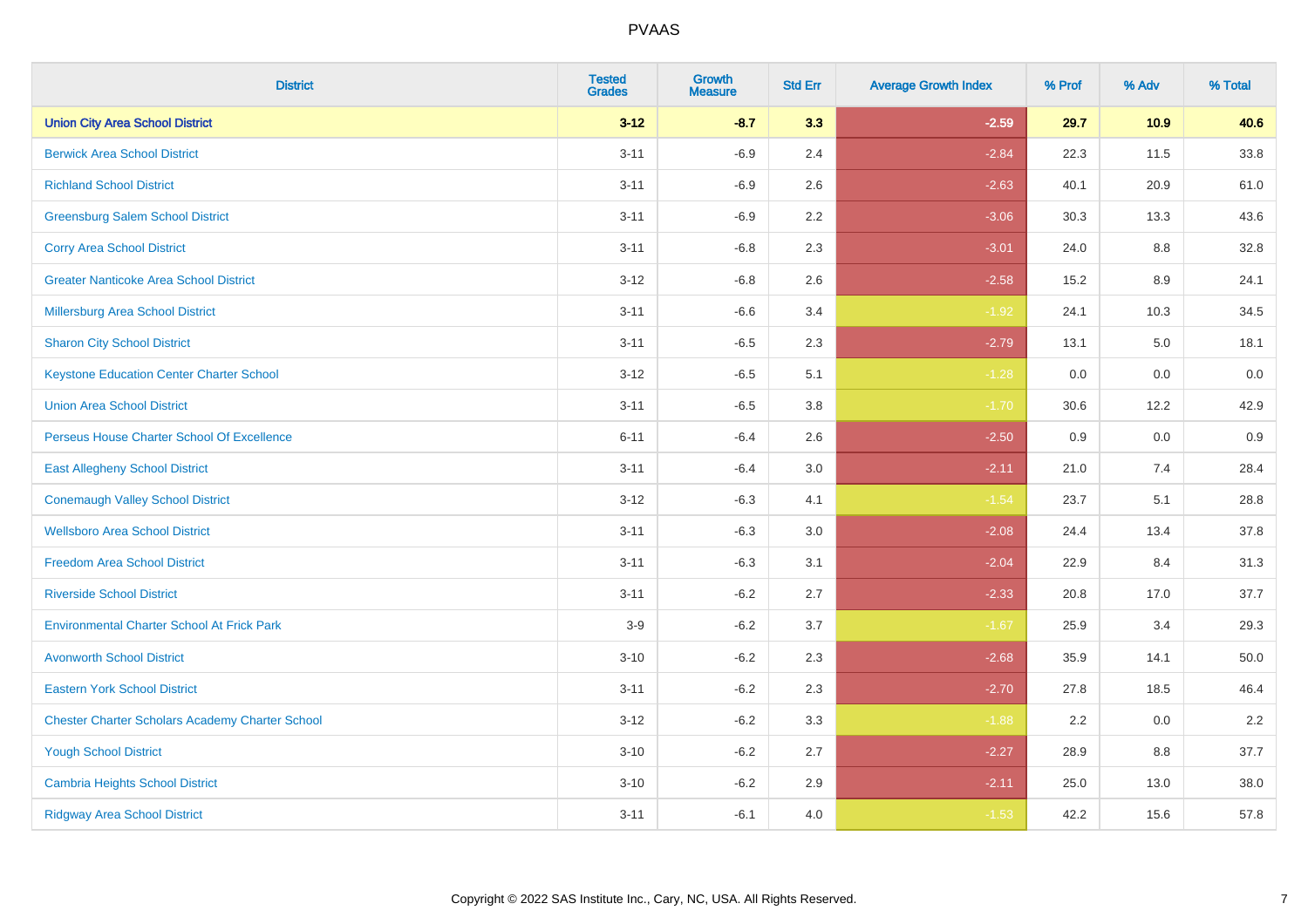| <b>District</b>                                 | <b>Tested</b><br><b>Grades</b> | <b>Growth</b><br><b>Measure</b> | <b>Std Err</b> | <b>Average Growth Index</b> | % Prof | % Adv | % Total |
|-------------------------------------------------|--------------------------------|---------------------------------|----------------|-----------------------------|--------|-------|---------|
| <b>Union City Area School District</b>          | $3 - 12$                       | $-8.7$                          | 3.3            | $-2.59$                     | 29.7   | 10.9  | 40.6    |
| <b>Montour School District</b>                  | $3 - 11$                       | $-6.1$                          | 2.1            | $-2.95$                     | 31.8   | 23.6  | 55.3    |
| <b>Elk Lake School District</b>                 | $3 - 11$                       | $-6.1$                          | 2.9            | $-2.12$                     | 26.3   | 11.6  | 37.9    |
| Mifflinburg Area School District                | $3 - 11$                       | $-6.0$                          | 2.1            | $-2.87$                     | 32.7   | 13.3  | 46.0    |
| <b>Gettysburg Area School District</b>          | $3 - 11$                       | $-6.0$                          | 2.0            | $-3.02$                     | 28.8   | 19.6  | 48.5    |
| <b>Westinghouse Arts Academy Charter School</b> | $9 - 10$                       | $-6.0$                          | 3.3            | $-1.81$                     | 20.2   | 8.9   | 29.1    |
| Southern Huntingdon County School District      | $3 - 11$                       | $-5.9$                          | 3.4            | $-1.76$                     | 32.8   | 4.9   | 37.7    |
| Lehigh Valley Academy Regional Charter School   | $3 - 11$                       | $-5.9$                          | 3.0            | $-1.98$                     | 20.0   | 7.7   | 27.7    |
| <b>Susquenita School District</b>               | $3 - 11$                       | $-5.9$                          | 2.6            | $-2.28$                     | 30.6   | 13.9  | 44.4    |
| <b>Bristol Borough School District</b>          | $3 - 12$                       | $-5.9$                          | 2.9            | $-2.00$                     | 27.8   | 3.3   | 31.1    |
| New Kensington-Arnold School District           | $3 - 11$                       | $-5.8$                          | 3.2            | $-1.80$                     | 10.8   | 1.2   | 12.0    |
| <b>Montgomery Area School District</b>          | $3 - 11$                       | $-5.8$                          | 3.2            | $-1.83$                     | 25.0   | 11.5  | 36.5    |
| <b>Weatherly Area School District</b>           | $3 - 11$                       | $-5.8$                          | 4.0            | $-1.44$                     | 32.1   | 8.9   | 41.1    |
| <b>Rochester Area School District</b>           | $3 - 11$                       | $-5.7$                          | 3.9            | $-1.45$                     | 14.9   | 2.1   | 17.0    |
| <b>Selinsgrove Area School District</b>         | $3 - 12$                       | $-5.7$                          | 2.1            | $-2.74$                     | 25.4   | 13.9  | 39.2    |
| <b>Harmony Area School District</b>             | $3 - 10$                       | $-5.7$                          | 5.0            | $-1.13$                     | 33.3   | 0.0   | 33.3    |
| Mechanicsburg Area School District              | $3 - 11$                       | $-5.7$                          | 1.6            | $-3.48$                     | 35.1   | 16.0  | 51.2    |
| Renaissance Academy Charter School              | $3 - 11$                       | $-5.6$                          | 3.1            | $-1.79$                     | 28.4   | 18.5  | 46.9    |
| <b>City CHS</b>                                 | $10 - 11$                      | $-5.6$                          | 2.4            | $-2.34$                     | 15.9   | 1.5   | 17.4    |
| <b>Millville Area School District</b>           | $3-12$                         | $-5.6$                          | 4.4            | $-1.26$                     | 31.4   | 11.4  | 42.9    |
| <b>Chambersburg Area School District</b>        | $3 - 11$                       | $-5.6$                          | 1.3            | $-4.42$                     | 24.2   | 15.2  | 39.4    |
| <b>Wyoming Valley West School District</b>      | $3 - 11$                       | $-5.5$                          | 2.3            | $-2.38$                     | 22.2   | 9.2   | 31.4    |
| <b>Elizabeth Forward School District</b>        | $3 - 11$                       | $-5.5$                          | 2.5            | $-2.25$                     | 32.2   | 12.8  | 45.0    |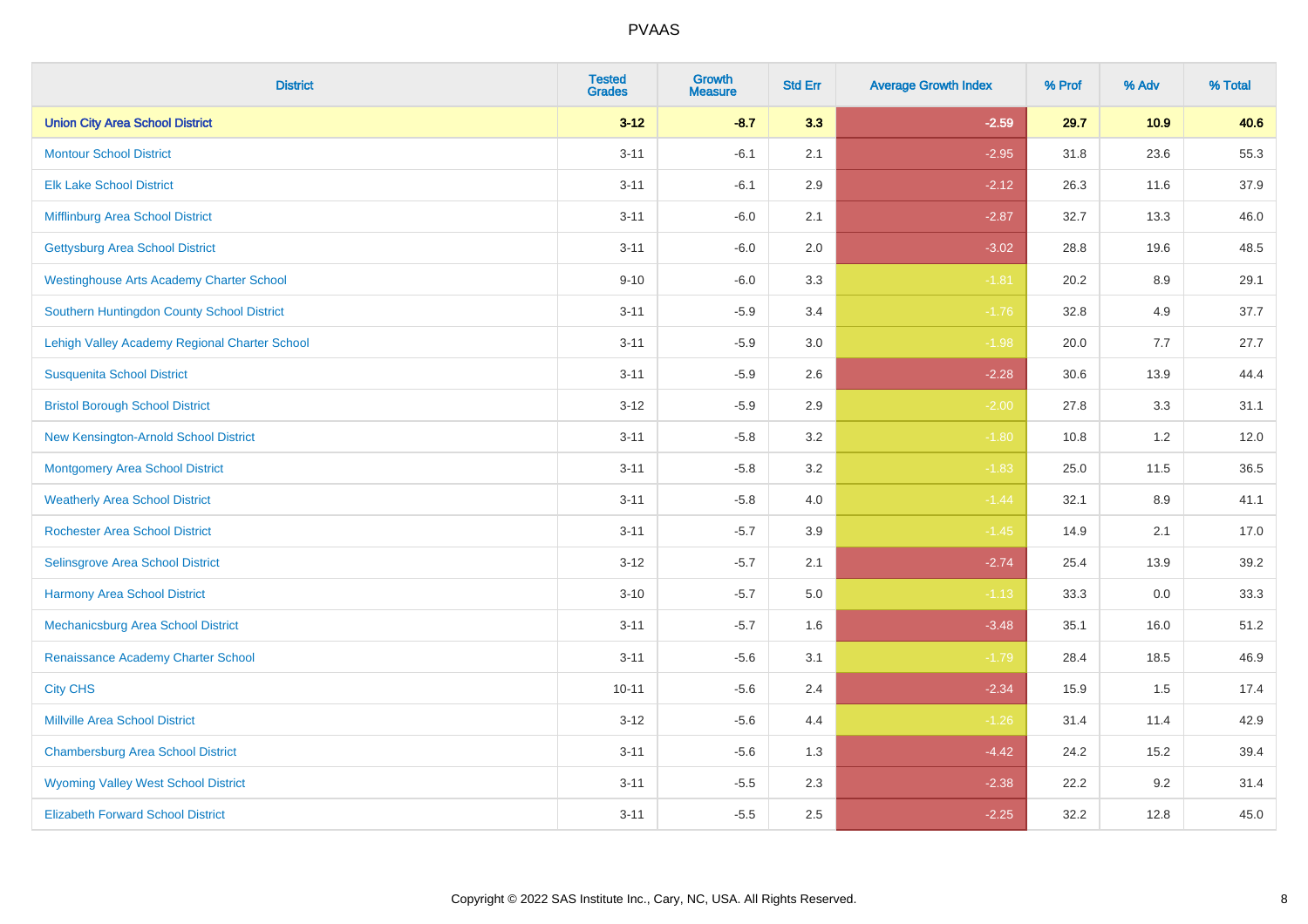| <b>District</b>                                                       | <b>Tested</b><br><b>Grades</b> | Growth<br><b>Measure</b> | <b>Std Err</b> | <b>Average Growth Index</b> | % Prof | % Adv | % Total |
|-----------------------------------------------------------------------|--------------------------------|--------------------------|----------------|-----------------------------|--------|-------|---------|
| <b>Union City Area School District</b>                                | $3 - 12$                       | $-8.7$                   | 3.3            | $-2.59$                     | 29.7   | 10.9  | 40.6    |
| <b>Wyoming Area School District</b>                                   | $3 - 10$                       | $-5.5$                   | 2.5            | $-2.21$                     | 32.0   | 9.6   | 41.6    |
| <b>Baldwin-Whitehall School District</b>                              | $3 - 11$                       | $-5.5$                   | 1.9            | $-2.93$                     | 32.0   | 14.7  | 46.7    |
| <b>Riverside Beaver County School District</b>                        | $3 - 11$                       | $-5.5$                   | 2.7            | $-2.03$                     | 35.8   | 23.2  | 59.0    |
| <b>Cornell School District</b>                                        | $3 - 11$                       | $-5.5$                   | 4.6            | $-1.20$                     | 11.3   | 3.2   | 14.5    |
| <b>Pottsgrove School District</b>                                     | $3 - 11$                       | $-5.5$                   | 2.0            | $-2.78$                     | 28.6   | 10.3  | 38.8    |
| <b>Mount Pleasant Area School District</b>                            | $3 - 11$                       | $-5.4$                   | 2.3            | $-2.37$                     | 33.3   | 8.7   | 42.0    |
| <b>North East School District</b>                                     | $3 - 11$                       | $-5.3$                   | 2.7            | $-1.97$                     | 31.7   | 24.8  | 56.4    |
| <b>Wissahickon School District</b>                                    | $3 - 10$                       | $-5.3$                   | 1.7            | $-3.14$                     | 27.5   | 29.0  | 56.6    |
| <b>Steelton-Highspire School District</b>                             | $3 - 11$                       | $-5.3$                   | 3.2            | $-1.65$                     | 13.9   | 0.0   | 13.9    |
| <b>Connellsville Area School District</b>                             | $3 - 11$                       | $-5.3$                   | 2.0            | $-2.67$                     | 24.2   | 5.0   | 29.1    |
| Schuylkill Haven Area School District                                 | $3 - 11$                       | $-5.3$                   | 2.7            | $-1.96$                     | 22.2   | 11.6  | 33.8    |
| <b>Central Dauphin School District</b>                                | $3 - 11$                       | $-5.2$                   | 1.2            | $-4.24$                     | 29.3   | 8.7   | 38.0    |
| <b>Carlisle Area School District</b>                                  | $3 - 11$                       | $-5.2$                   | 1.7            | $-2.99$                     | 28.0   | 19.3  | 47.3    |
| <b>Moshannon Valley School District</b>                               | $3 - 10$                       | $-5.1$                   | 4.6            | $-1.12$                     | 25.0   | 12.5  | 37.5    |
| <b>Southern Fulton School District</b>                                | $3 - 11$                       | $-5.1$                   | 4.0            | $-1.29$                     | 21.7   | 13.0  | 34.8    |
| Preparatory Charter School Of Mathematics, Science, Tech, And Careers | $9 - 10$                       | $-5.1$                   | 2.5            | $-2.03$                     | 6.3    | 1.4   | 7.7     |
| <b>Propel Charter School-Homestead</b>                                | $3 - 11$                       | $-5.0$                   | 3.9            | $-1.27$                     | 7.3    | 0.0   | 7.3     |
| <b>Northeast Bradford School District</b>                             | $3 - 10$                       | $-5.0$                   | 3.7            | $-1.35$                     | 30.6   | 4.8   | 35.5    |
| Canon-Mcmillan School District                                        | $3 - 11$                       | $-5.0$                   | 1.5            | $-3.25$                     | 30.8   | 28.5  | 59.3    |
| <b>Titusville Area School District</b>                                | $3 - 11$                       | $-5.0$                   | 2.5            | $-1.98$                     | 26.5   | 6.8   | 33.3    |
| <b>Cameron County School District</b>                                 | $3 - 12$                       | $-5.0$                   | 4.4            | $-1.12$                     | 34.9   | 4.8   | 39.7    |
| <b>Pottsville Area School District</b>                                | $3-12$                         | $-4.9$                   | 2.1            | $-2.36$                     | 21.8   | 7.9   | 29.6    |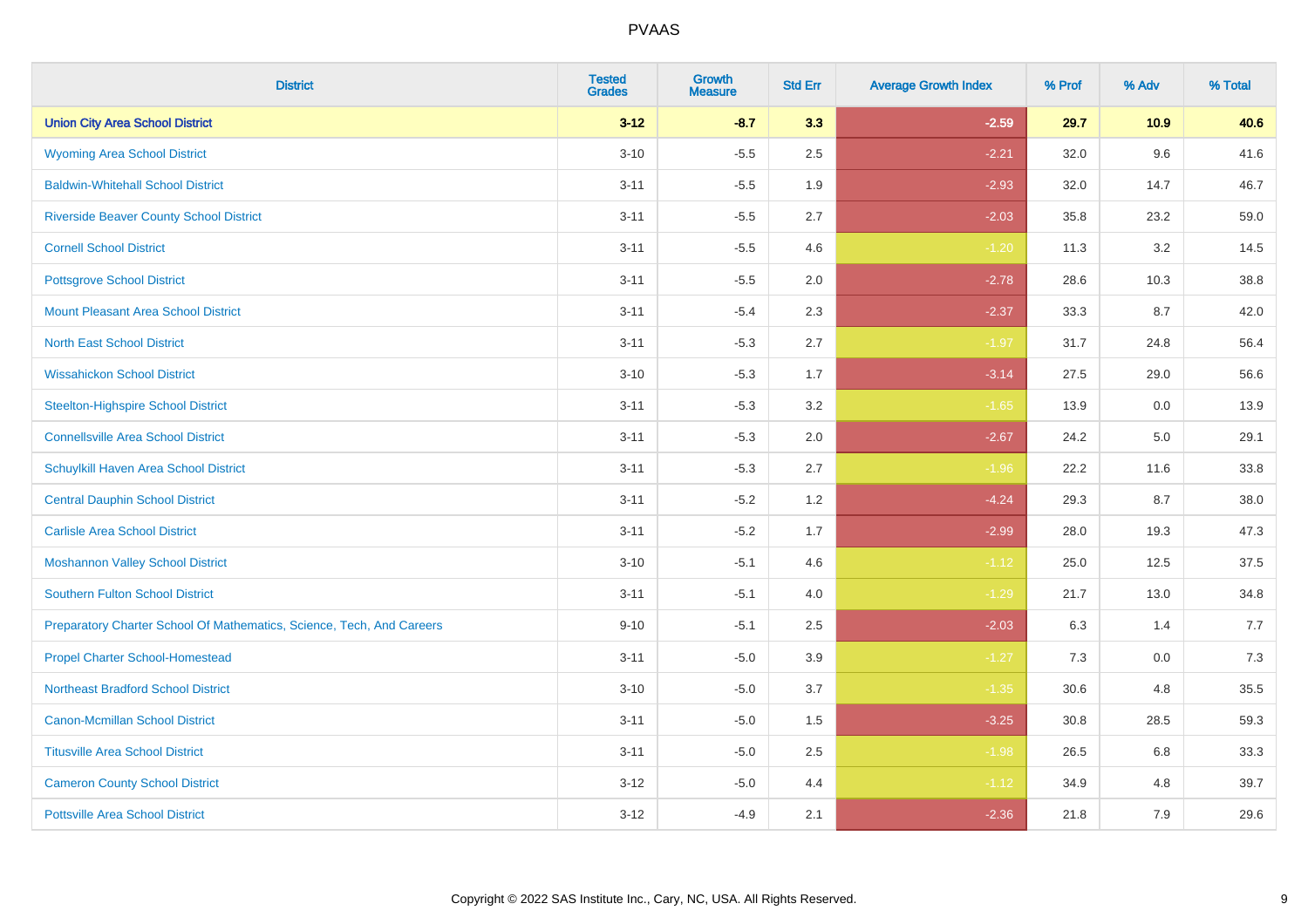| <b>District</b>                              | <b>Tested</b><br><b>Grades</b> | <b>Growth</b><br><b>Measure</b> | <b>Std Err</b> | <b>Average Growth Index</b> | % Prof | % Adv   | % Total |
|----------------------------------------------|--------------------------------|---------------------------------|----------------|-----------------------------|--------|---------|---------|
| <b>Union City Area School District</b>       | $3 - 12$                       | $-8.7$                          | 3.3            | $-2.59$                     | 29.7   | 10.9    | 40.6    |
| East Stroudsburg Area School District        | $3 - 11$                       | $-4.9$                          | 1.4            | $-3.38$                     | 22.7   | 12.5    | 35.2    |
| North Schuylkill School District             | $3 - 11$                       | $-4.7$                          | 2.2            | $-2.16$                     | 20.2   | 11.7    | 31.9    |
| <b>Troy Area School District</b>             | $3 - 10$                       | $-4.7$                          | 3.2            | $-1.46$                     | 22.8   | 16.5    | 39.2    |
| <b>Shenandoah Valley School District</b>     | $3 - 11$                       | $-4.5$                          | 3.5            | $-1.29$                     | 14.3   | 0.0     | 14.3    |
| <b>Susquehanna Community School District</b> | $3 - 11$                       | $-4.5$                          | 3.8            | $-1.19$                     | 31.9   | 8.8     | 40.7    |
| Penn Cambria School District                 | $3 - 11$                       | $-4.5$                          | 2.4            | $-1.86$                     | 27.3   | 15.8    | 43.2    |
| <b>Erie City School District</b>             | $3 - 12$                       | $-4.5$                          | 1.4            | $-3.09$                     | 13.4   | 6.7     | 20.1    |
| <b>Bethlehem Area School District</b>        | $3 - 11$                       | $-4.5$                          | 1.1            | $-3.91$                     | 20.4   | 11.3    | 31.7    |
| <b>Bethel Park School District</b>           | $3 - 11$                       | $-4.4$                          | 1.7            | $-2.62$                     | 40.1   | 27.3    | 67.4    |
| <b>Governor Mifflin School District</b>      | $3 - 11$                       | $-4.4$                          | 1.6            | $-2.69$                     | 30.3   | 7.7     | 38.0    |
| Pocono Mountain School District              | $3 - 12$                       | $-4.3$                          | 1.8            | $-2.43$                     | 35.5   | 17.1    | 52.6    |
| <b>Quakertown Community School District</b>  | $3 - 12$                       | $-4.3$                          | 1.5            | $-2.79$                     | 33.8   | 20.1    | 53.8    |
| <b>Charleroi School District</b>             | $3 - 11$                       | $-4.3$                          | 2.7            | $-1.55$                     | 22.2   | 15.9    | 38.1    |
| <b>Woodland Hills School District</b>        | $3 - 12$                       | $-4.2$                          | 2.5            | $-1.66$                     | 10.1   | 1.4     | 11.5    |
| Urban Pathways 6-12 Charter School           | $6 - 11$                       | $-4.1$                          | 5.7            | $-0.72$                     | 0.0    | $0.0\,$ | $0.0\,$ |
| <b>Southern Lehigh School District</b>       | $3 - 11$                       | $-4.1$                          | 2.1            | $-1.94$                     | 39.3   | 28.0    | 67.2    |
| <b>Kiski Area School District</b>            | $3 - 11$                       | $-4.0$                          | 2.0            | $-1.99$                     | 23.1   | 18.2    | 41.3    |
| <b>Towanda Area School District</b>          | $3 - 11$                       | $-4.0$                          | 2.6            | $-1.52$                     | 24.8   | 9.9     | 34.8    |
| <b>Valley Grove School District</b>          | $3 - 10$                       | $-4.0$                          | 5.5            | $-0.72$                     | 68.4   | 15.8    | 84.2    |
| <b>Springfield Township School District</b>  | $3 - 11$                       | $-3.9$                          | 3.1            | $-1.27$                     | 37.2   | 30.8    | 68.1    |
| <b>Monessen City School District</b>         | $3 - 10$                       | $-3.9$                          | 5.6            | $-0.69$                     | 21.0   | 10.5    | 31.6    |
| <b>Dauphin County Technical School</b>       | $9 - 11$                       | $-3.9$                          | 2.3            | $-1.67$                     | 18.3   | 11.1    | 29.3    |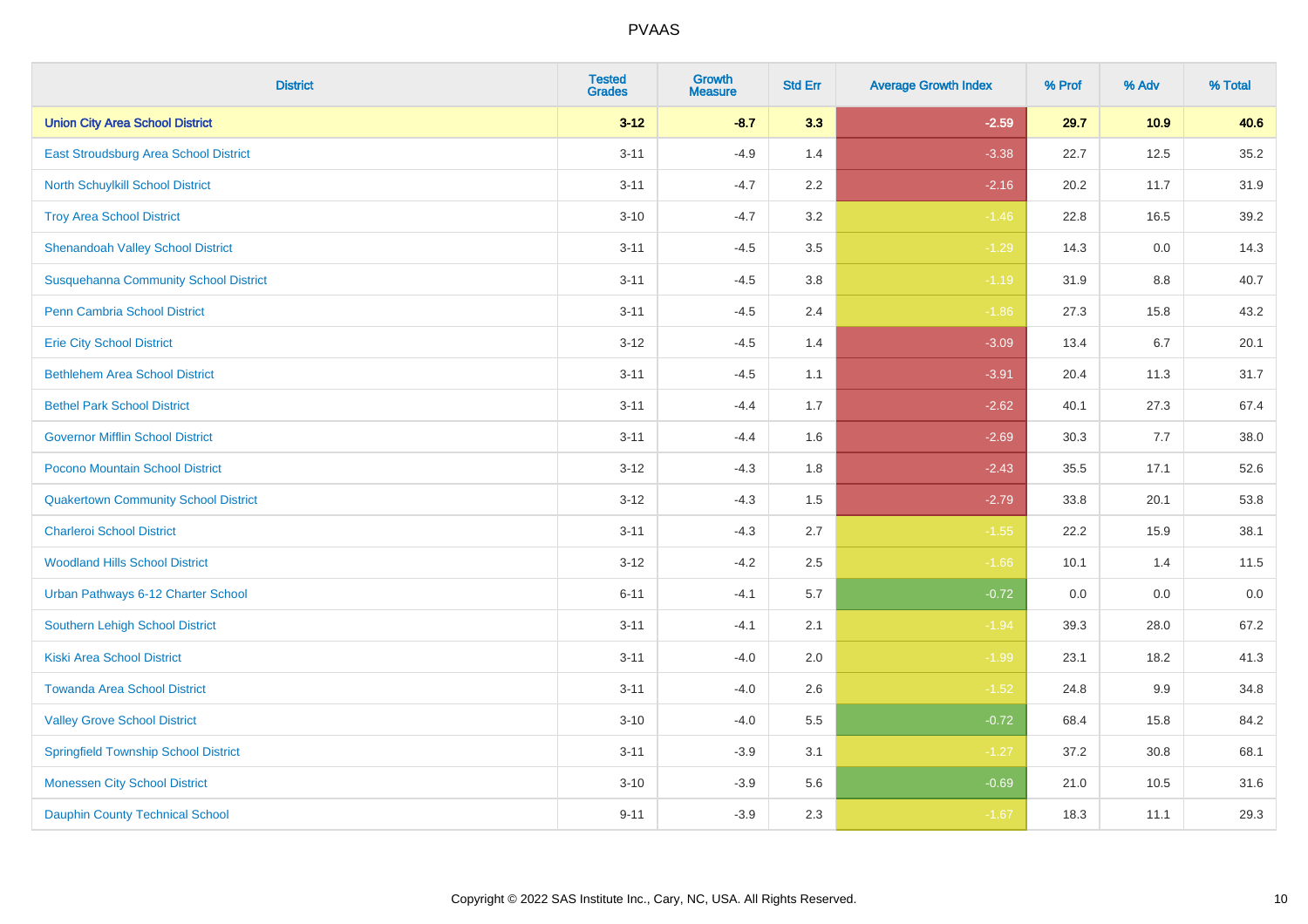| <b>District</b>                                         | <b>Tested</b><br><b>Grades</b> | <b>Growth</b><br><b>Measure</b> | <b>Std Err</b> | <b>Average Growth Index</b> | % Prof | % Adv | % Total |
|---------------------------------------------------------|--------------------------------|---------------------------------|----------------|-----------------------------|--------|-------|---------|
| <b>Union City Area School District</b>                  | $3 - 12$                       | $-8.7$                          | 3.3            | $-2.59$                     | 29.7   | 10.9  | 40.6    |
| <b>Slippery Rock Area School District</b>               | $3 - 11$                       | $-3.8$                          | 2.5            | $-1.56$                     | 30.8   | 21.9  | 52.7    |
| <b>Universal Audenried Charter School</b>               | $9 - 11$                       | $-3.8$                          | 2.5            | $-1.53$                     | 3.0    | 0.5   | 3.5     |
| <b>Laurel Highlands School District</b>                 | $3 - 11$                       | $-3.8$                          | 2.3            | $-1.63$                     | 20.9   | 14.6  | 35.4    |
| <b>Franklin Area School District</b>                    | $3 - 11$                       | $-3.7$                          | 2.6            | $-1.43$                     | 30.5   | 5.9   | 36.4    |
| <b>Parkland School District</b>                         | $3 - 11$                       | $-3.7$                          | 1.2            | $-3.17$                     | 31.4   | 30.6  | 62.0    |
| <b>Chester-Upland School District</b>                   | $3 - 11$                       | $-3.6$                          | 2.6            | $-1.38$                     | 1.6    | 0.0   | 1.6     |
| <b>Sugar Valley Rural Charter School</b>                | $3 - 11$                       | $-3.6$                          | 3.7            | $-0.98$                     | 10.3   | 0.0   | 10.3    |
| <b>Owen J Roberts School District</b>                   | $3 - 11$                       | $-3.5$                          | 1.5            | $-2.27$                     | 36.8   | 24.4  | 61.2    |
| <b>Greater Johnstown School District</b>                | $3 - 11$                       | $-3.5$                          | 2.4            | $-1.45$                     | 10.3   | 1.3   | 11.5    |
| <b>Middletown Area School District</b>                  | $3 - 11$                       | $-3.4$                          | 2.4            | $-1.44$                     | 34.3   | 15.2  | 49.4    |
| <b>Propel Charter School-Montour</b>                    | $3 - 10$                       | $-3.4$                          | 3.6            | $-0.93$                     | 7.7    | 0.0   | 7.7     |
| <b>Mahanoy Area School District</b>                     | $3 - 10$                       | $-3.4$                          | 3.1            | $-1.07$                     | 21.4   | 8.6   | 30.0    |
| <b>Crestwood School District</b>                        | $3 - 11$                       | $-3.4$                          | 2.2            | $-1.52$                     | 33.1   | 21.7  | 54.9    |
| Center For Student Learning Charter School At Pennsbury | $6 - 12$                       | $-3.3$                          | 6.0            | $-0.55$                     | 23.1   | 0.0   | 23.1    |
| <b>Roberto Clemente Charter School</b>                  | $3 - 12$                       | $-3.3$                          | 4.1            | $-0.79$                     | 22.7   | 4.6   | 27.3    |
| <b>Pleasant Valley School District</b>                  | $3 - 11$                       | $-3.3$                          | 1.8            | $-1.80$                     | 28.5   | 10.4  | 39.0    |
| <b>Twin Valley School District</b>                      | $3 - 12$                       | $-3.2$                          | 1.9            | $-1.68$                     | 38.8   | 19.8  | 58.6    |
| <b>Northwest Area School District</b>                   | $3 - 10$                       | $-3.2$                          | 3.3            | $-0.97$                     | 30.4   | 13.0  | 43.5    |
| <b>Susq-Cyber Charter School</b>                        | $9 - 11$                       | $-3.2$                          | 5.8            | $-0.54$                     | 23.8   | 4.8   | 28.6    |
| <b>Oxford Area School District</b>                      | $3 - 11$                       | $-3.1$                          | 1.8            | $-1.77$                     | 27.5   | 14.5  | 42.0    |
| <b>Reynolds School District</b>                         | $3 - 10$                       | $-3.0$                          | 3.5            | $-0.87$                     | 27.3   | 9.1   | 36.4    |
| <b>KIPP Dubois Charter School</b>                       | $9 - 10$                       | $-3.0$                          | 3.1            | $-0.95$                     | 10.0   | 0.0   | 10.0    |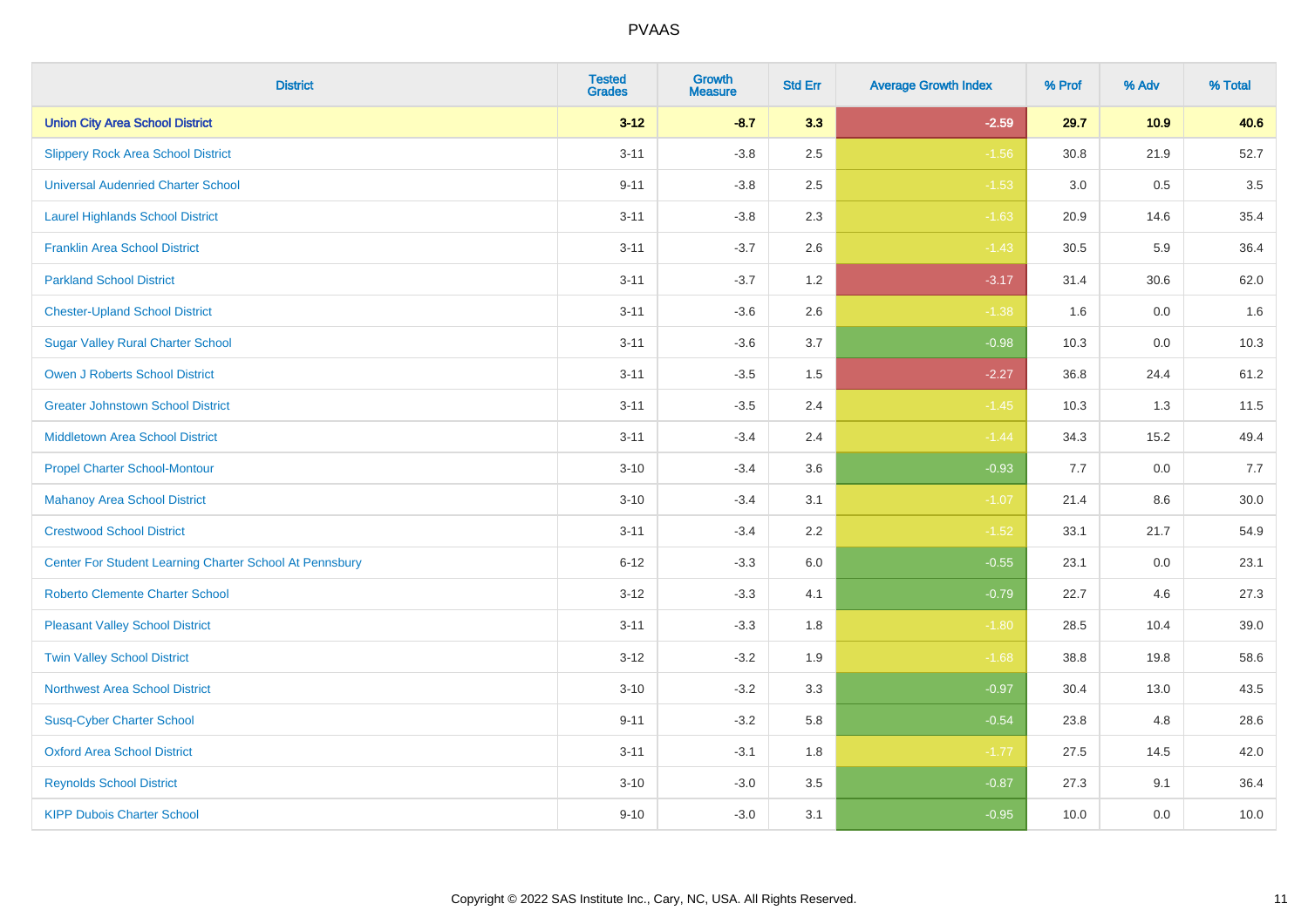| <b>District</b>                             | <b>Tested</b><br><b>Grades</b> | <b>Growth</b><br><b>Measure</b> | <b>Std Err</b> | <b>Average Growth Index</b> | % Prof | % Adv   | % Total |
|---------------------------------------------|--------------------------------|---------------------------------|----------------|-----------------------------|--------|---------|---------|
| <b>Union City Area School District</b>      | $3 - 12$                       | $-8.7$                          | 3.3            | $-2.59$                     | 29.7   | 10.9    | 40.6    |
| <b>Northgate School District</b>            | $3 - 11$                       | $-3.0$                          | 3.4            | $-0.85$                     | 35.6   | $6.8\,$ | 42.4    |
| <b>Beaver Area School District</b>          | $3 - 10$                       | $-3.0$                          | 2.5            | $-1.16$                     | 25.8   | 27.8    | 53.6    |
| <b>Minersville Area School District</b>     | $3 - 11$                       | $-2.9$                          | 3.4            | $-0.86$                     | 27.4   | 9.7     | 37.1    |
| <b>Boyertown Area School District</b>       | $3 - 11$                       | $-2.9$                          | 1.4            | $-2.06$                     | 30.8   | 22.6    | 53.4    |
| <b>Bucks County Technical High School</b>   | $9 - 10$                       | $-2.9$                          | 2.2            | $-1.29$                     | 27.7   | 10.4    | 38.2    |
| <b>Rose Tree Media School District</b>      | $3 - 10$                       | $-2.8$                          | 2.1            | $-1.33$                     | 35.2   | 29.6    | 64.8    |
| <b>Carbondale Area School District</b>      | $3 - 10$                       | $-2.8$                          | 3.2            | $-0.87$                     | 27.5   | 2.9     | 30.4    |
| <b>Uniontown Area School District</b>       | $3 - 11$                       | $-2.8$                          | 3.1            | $-0.91$                     | 31.7   | 7.3     | 39.0    |
| <b>Dubois Area School District</b>          | $3 - 11$                       | $-2.8$                          | 2.0            | $-1.37$                     | 35.5   | 19.0    | 54.6    |
| <b>Tri-Valley School District</b>           | $3 - 10$                       | $-2.7$                          | 3.9            | $-0.69$                     | 31.0   | 9.5     | 40.5    |
| Hatboro-Horsham School District             | $3 - 11$                       | $-2.7$                          | 1.6            | $-1.65$                     | 27.9   | 17.9    | 45.8    |
| Hollidaysburg Area School District          | $3 - 11$                       | $-2.7$                          | 1.6            | $-1.64$                     | 32.6   | 15.2    | 47.8    |
| <b>Shamokin Area School District</b>        | $3 - 11$                       | $-2.6$                          | 2.5            | $-1.06$                     | 19.6   | 9.8     | 29.3    |
| <b>Nazareth Area School District</b>        | $3 - 11$                       | $-2.5$                          | 1.7            | $-1.53$                     | 29.2   | 24.6    | 53.8    |
| <b>Mount Union Area School District</b>     | $3 - 10$                       | $-2.5$                          | $2.8\,$        | $-0.89$                     | 19.8   | 5.8     | 25.6    |
| Northwestern Lehigh School District         | $3 - 11$                       | $-2.4$                          | 2.1            | $-1.14$                     | 41.7   | 17.9    | 59.5    |
| <b>Wyomissing Area School District</b>      | $3 - 12$                       | $-2.4$                          | 2.6            | $-0.92$                     | 25.6   | 28.1    | 53.7    |
| <b>Southeastern Greene School District</b>  | $3 - 10$                       | $-2.3$                          | 4.4            | $-0.53$                     | 29.0   | 9.7     | 38.7    |
| <b>York Academy Regional Charter School</b> | $3 - 11$                       | $-2.3$                          | 4.4            | $-0.52$                     | 23.5   | 2.0     | 25.5    |
| <b>Conneaut School District</b>             | $3 - 12$                       | $-2.3$                          | 2.6            | $-0.91$                     | 27.4   | 9.7     | 37.1    |
| Mastery Charter School - Shoemaker Campus   | $7 - 10$                       | $-2.3$                          | $2.8\,$        | $-0.81$                     | 10.1   | 3.7     | 13.8    |
| Northern Bedford County School District     | $3 - 11$                       | $-2.3$                          | 3.3            | $-0.69$                     | 26.2   | 16.9    | 43.1    |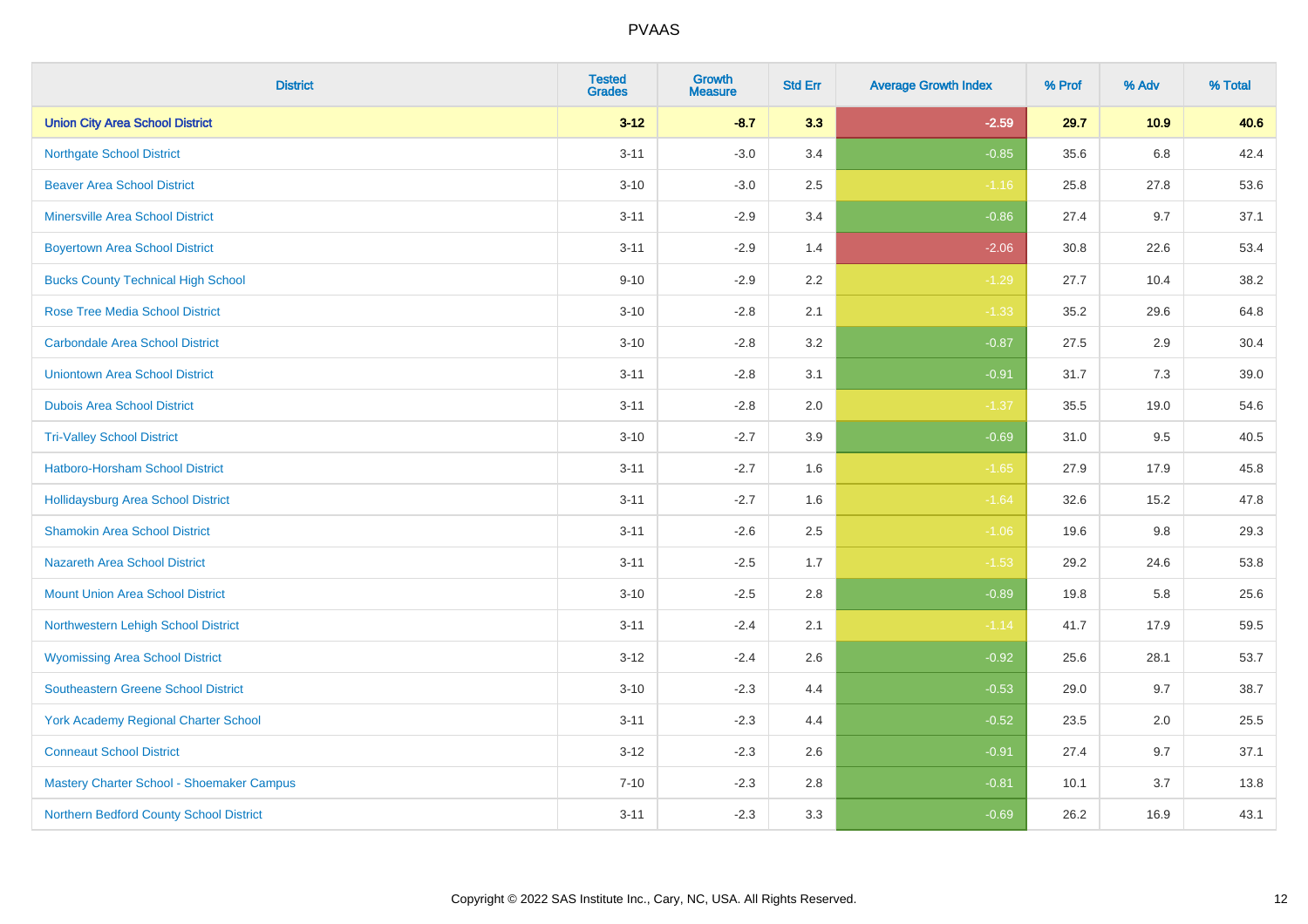| <b>District</b>                                   | <b>Tested</b><br><b>Grades</b> | <b>Growth</b><br><b>Measure</b> | <b>Std Err</b> | <b>Average Growth Index</b> | % Prof | % Adv   | % Total |
|---------------------------------------------------|--------------------------------|---------------------------------|----------------|-----------------------------|--------|---------|---------|
| <b>Union City Area School District</b>            | $3 - 12$                       | $-8.7$                          | 3.3            | $-2.59$                     | 29.7   | 10.9    | 40.6    |
| <b>West Chester Area School District</b>          | $3 - 11$                       | $-2.1$                          | 1.2            | $-1.83$                     | 36.4   | 23.2    | 59.6    |
| New Brighton Area School District                 | $3 - 11$                       | $-2.1$                          | 3.2            | $-0.65$                     | 31.5   | 11.1    | 42.6    |
| Propel Charter School - Braddock Hills            | $3 - 11$                       | $-2.1$                          | 3.3            | $-0.63$                     | 4.8    | 3.2     | 8.1     |
| <b>Shaler Area School District</b>                | $3 - 11$                       | $-2.1$                          | 1.8            | $-1.18$                     | 32.0   | 13.0    | 45.0    |
| <b>Carlynton School District</b>                  | $3 - 11$                       | $-2.0$                          | 3.2            | $-0.62$                     | 27.9   | 5.2     | 33.1    |
| Penns Manor Area School District                  | $3 - 12$                       | $-1.9$                          | 3.5            | $-0.55$                     | 24.2   | $3.8\,$ | 28.0    |
| <b>Allegheny Valley School District</b>           | $3 - 11$                       | $-1.9$                          | 3.9            | $-0.48$                     | 31.8   | 11.4    | 43.2    |
| <b>Lakeview School District</b>                   | $3 - 11$                       | $-1.9$                          | 3.5            | $-0.53$                     | 41.5   | 12.3    | 53.8    |
| <b>Farrell Area School District</b>               | $3 - 11$                       | $-1.9$                          | 4.2            | $-0.44$                     | 9.3    | 11.6    | 20.9    |
| <b>Chichester School District</b>                 | $3 - 11$                       | $-1.8$                          | 4.2            | $-0.44$                     | 40.0   | 14.0    | 54.0    |
| <b>Bradford Area School District</b>              | $3 - 12$                       | $-1.8$                          | 2.3            | $-0.79$                     | 31.2   | 16.7    | 47.9    |
| <b>Forest Area School District</b>                | $3 - 11$                       | $-1.8$                          | 4.7            | $-0.37$                     | 18.9   | 15.1    | 34.0    |
| <b>Mastery Charter High School-Lenfest Campus</b> | $7 - 11$                       | $-1.8$                          | 5.8            | $-0.30$                     | 26.3   | 0.0     | 26.3    |
| <b>Albert Gallatin Area School District</b>       | $3 - 11$                       | $-1.7$                          | 2.3            | $-0.72$                     | 31.9   | 20.7    | 52.7    |
| <b>Clairton City School District</b>              | $3 - 11$                       | $-1.6$                          | 5.0            | $-0.32$                     | 3.8    | 0.5     | 4.4     |
| <b>Burrell School District</b>                    | $3 - 11$                       | $-1.5$                          | 3.3            | $-0.44$                     | 27.8   | 17.7    | 45.6    |
| <b>Clearfield Area School District</b>            | $3 - 10$                       | $-1.3$                          | 3.7            | $-0.34$                     | 43.9   | 24.6    | 68.4    |
| <b>Highlands School District</b>                  | $3 - 11$                       | $-1.3$                          | 2.3            | $-0.55$                     | 32.6   | 10.5    | 43.0    |
| <b>Bangor Area School District</b>                | $3 - 12$                       | $-1.2$                          | 2.0            | $-0.60$                     | 25.8   | 12.7    | 38.5    |
| <b>Forest City Regional School District</b>       | $3 - 12$                       | $-1.2$                          | 3.6            | $-0.33$                     | 26.5   | 8.2     | 34.7    |
| <b>Lebanon School District</b>                    | $3 - 11$                       | $-1.2$                          | 1.9            | $-0.63$                     | 15.2   | 6.4     | 21.6    |
| <b>Claysburg-Kimmel School District</b>           | $3 - 11$                       | $-1.2$                          | 5.2            | $-0.22$                     | 5.0    | 0.0     | $5.0\,$ |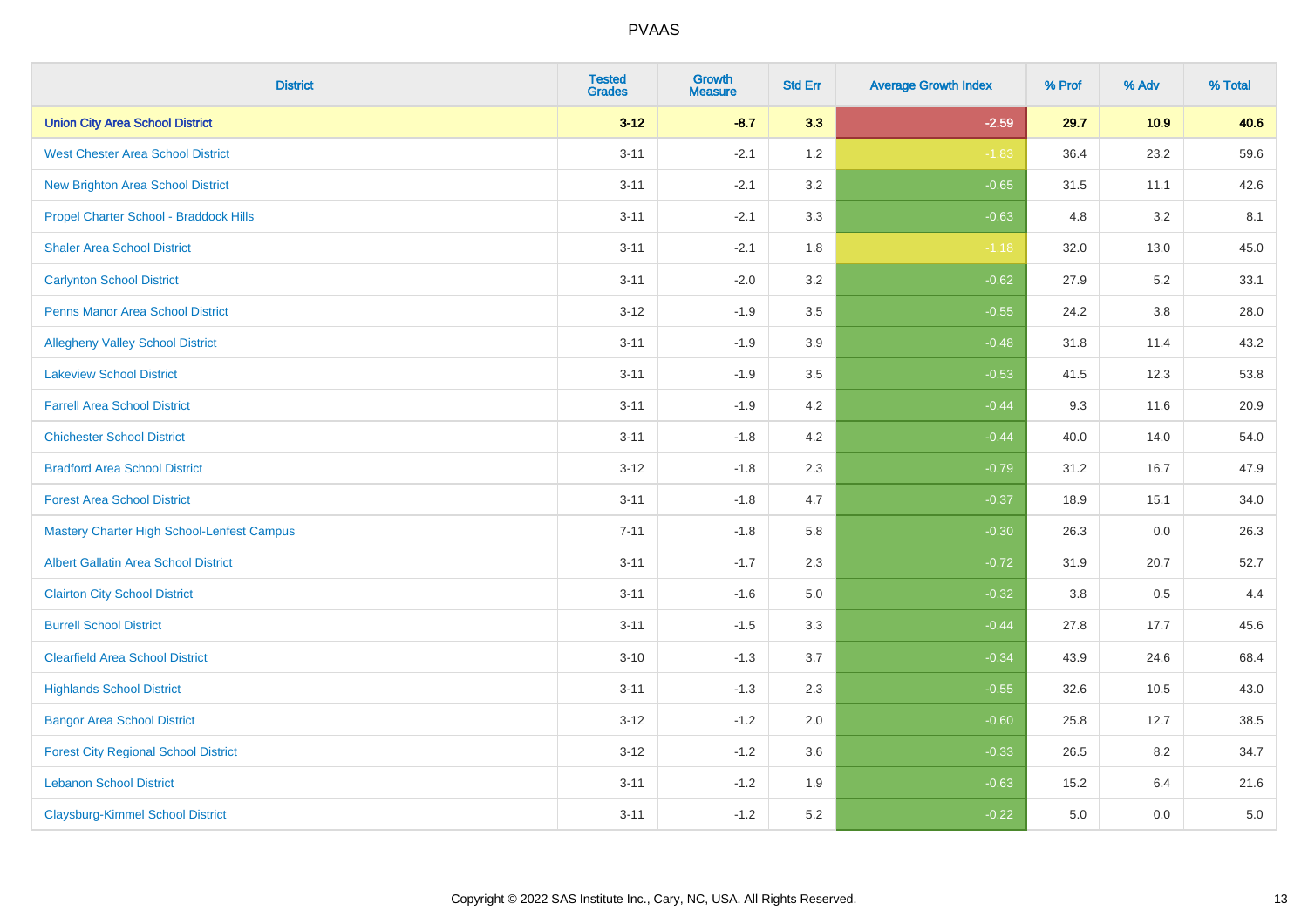| <b>District</b>                           | <b>Tested</b><br><b>Grades</b> | Growth<br><b>Measure</b> | <b>Std Err</b> | <b>Average Growth Index</b> | % Prof | % Adv | % Total |
|-------------------------------------------|--------------------------------|--------------------------|----------------|-----------------------------|--------|-------|---------|
| <b>Union City Area School District</b>    | $3 - 12$                       | $-8.7$                   | 3.3            | $-2.59$                     | 29.7   | 10.9  | 40.6    |
| <b>Columbia Borough School District</b>   | $3 - 12$                       | $-1.1$                   | 3.6            | $-0.31$                     | 17.2   | 1.7   | 19.0    |
| <b>Ferndale Area School District</b>      | $3 - 10$                       | $-1.1$                   | 4.1            | $-0.27$                     | 21.0   | 7.9   | 29.0    |
| <b>Norwin School District</b>             | $3 - 11$                       | $-1.1$                   | 1.6            | $-0.70$                     | 37.7   | 27.6  | 65.2    |
| <b>Evergreen Community Charter School</b> | $6 - 11$                       | $-1.1$                   | 4.7            | $-0.23$                     | 34.6   | 26.9  | 61.5    |
| <b>Pine Grove Area School District</b>    | $3 - 11$                       | $-1.1$                   | 3.0            | $-0.36$                     | 29.5   | 14.3  | 43.8    |
| <b>Everett Area School District</b>       | $3 - 11$                       | $-1.1$                   | 3.1            | $-0.34$                     | 34.2   | 13.2  | 47.4    |
| <b>Schuylkill Valley School District</b>  | $3 - 11$                       | $-1.0$                   | 2.2            | $-0.47$                     | 29.8   | 20.2  | 50.0    |
| <b>Westmont Hilltop School District</b>   | $3 - 11$                       | $-1.0$                   | 2.8            | $-0.36$                     | 33.3   | 14.7  | 48.0    |
| South Eastern School District             | $3 - 11$                       | $-1.0$                   | 1.8            | $-0.55$                     | 36.4   | 17.1  | 53.5    |
| <b>Exeter Township School District</b>    | $3 - 11$                       | $-1.0$                   | 1.7            | $-0.58$                     | 27.2   | 15.6  | 42.8    |
| South Allegheny School District           | $3 - 11$                       | $-0.9$                   | 3.1            | $-0.30$                     | 23.8   | 2.5   | 26.2    |
| <b>Palmerton Area School District</b>     | $3 - 11$                       | $-0.9$                   | 2.7            | $-0.34$                     | 34.3   | 14.3  | 48.6    |
| <b>Blacklick Valley School District</b>   | $3 - 11$                       | $-0.9$                   | 3.9            | $-0.23$                     | 7.7    | 7.7   | 15.4    |
| <b>Cranberry Area School District</b>     | $3 - 12$                       | $-0.9$                   | 3.1            | $-0.29$                     | 25.5   | 9.7   | 35.2    |
| <b>MaST Community Charter School</b>      | $3 - 10$                       | $-0.9$                   | 2.5            | $-0.34$                     | 25.0   | 21.6  | 46.6    |
| Lehigh Career & Technical Institute       | $10 - 12$                      | $-0.7$                   | 6.3            | $-0.11$                     | 36.4   | 4.6   | 40.9    |
| Jeannette City School District            | $3 - 11$                       | $-0.7$                   | 3.4            | $-0.20$                     | 26.8   | 4.1   | 30.9    |
| <b>Fort Cherry School District</b>        | $3 - 10$                       | $-0.7$                   | 3.1            | $-0.21$                     | 30.6   | 14.1  | 44.7    |
| Northern Lebanon School District          | $3 - 11$                       | $-0.7$                   | 2.3            | $-0.29$                     | 18.8   | 6.8   | 25.6    |
| South Side Area School District           | $3 - 11$                       | $-0.6$                   | 3.1            | $-0.19$                     | 24.0   | 28.0  | 52.0    |
| <b>Fairfield Area School District</b>     | $3 - 11$                       | $-0.5$                   | 3.6            | $-0.13$                     | 43.9   | 6.1   | 50.0    |
| <b>Portage Area School District</b>       | $3 - 10$                       | $-0.5$                   | 3.3            | $-0.14$                     | 27.0   | 20.6  | 47.6    |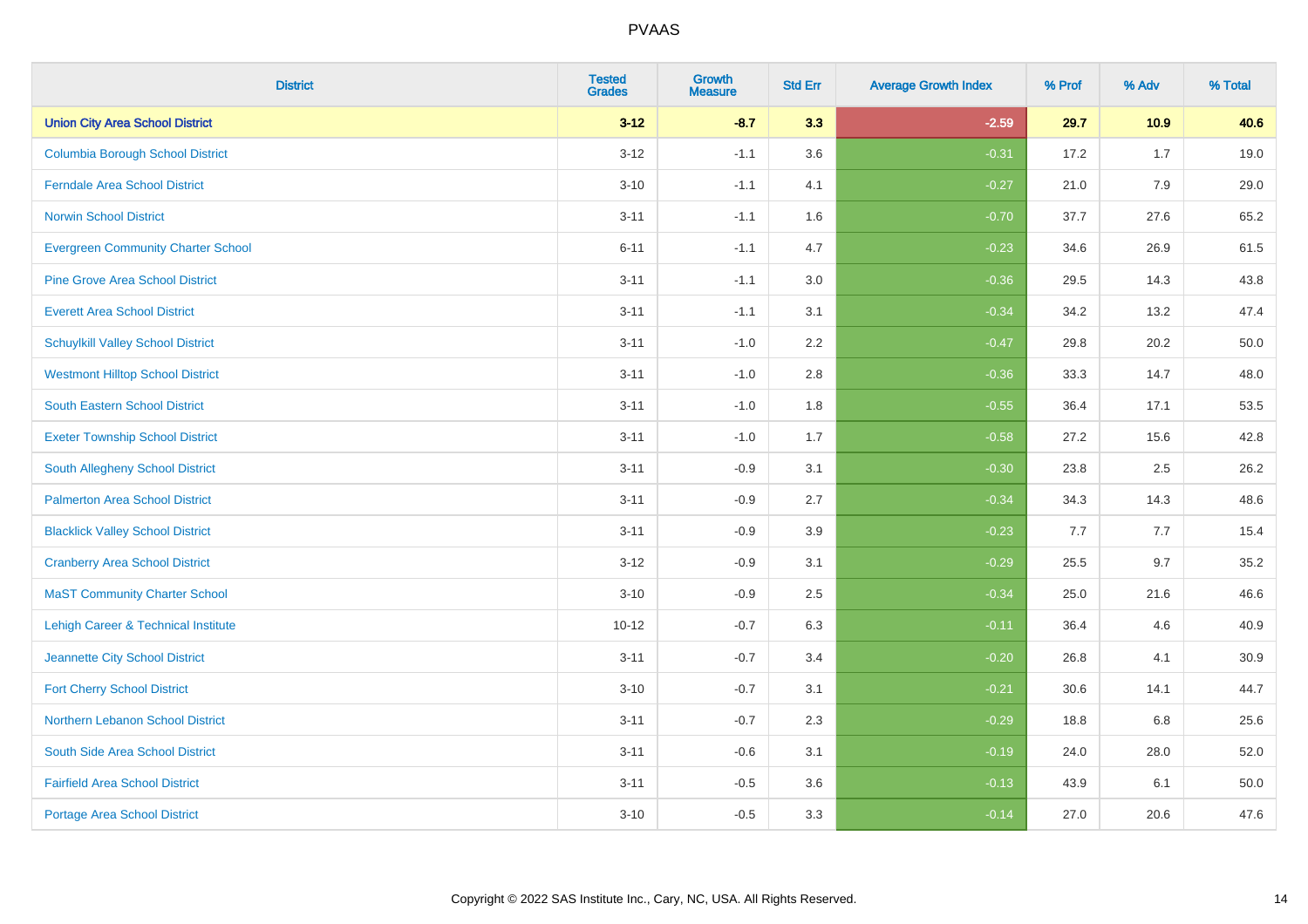| <b>District</b>                                  | <b>Tested</b><br><b>Grades</b> | <b>Growth</b><br><b>Measure</b> | <b>Std Err</b> | <b>Average Growth Index</b> | % Prof | % Adv | % Total |
|--------------------------------------------------|--------------------------------|---------------------------------|----------------|-----------------------------|--------|-------|---------|
| <b>Union City Area School District</b>           | $3 - 12$                       | $-8.7$                          | 3.3            | $-2.59$                     | 29.7   | 10.9  | 40.6    |
| <b>Otto-Eldred School District</b>               | $3 - 11$                       | $-0.5$                          | 3.5            | $-0.13$                     | 35.8   | 10.5  | 46.3    |
| <b>Brockway Area School District</b>             | $3 - 11$                       | $-0.4$                          | 3.5            | $-0.11$                     | 41.2   | 13.8  | 55.0    |
| <b>Central Greene School District</b>            | $3 - 11$                       | $-0.4$                          | 2.5            | $-0.15$                     | 27.8   | 14.8  | 42.6    |
| <b>Northern Cambria School District</b>          | $3 - 11$                       | $-0.3$                          | 3.4            | $-0.09$                     | 26.5   | 1.2   | 27.7    |
| <b>Wilson Area School District</b>               | $3 - 11$                       | $-0.3$                          | 2.4            | $-0.12$                     | 35.4   | 14.6  | 50.0    |
| <b>Greencastle-Antrim School District</b>        | $3 - 11$                       | $-0.3$                          | 2.0            | $-0.14$                     | 30.9   | 22.2  | 53.1    |
| <b>Harrisburg City School District</b>           | $3 - 11$                       | $-0.2$                          | 2.0            | $-0.11$                     | 6.0    | 2.0   | 8.0     |
| <b>Freeport Area School District</b>             | $3 - 10$                       | $-0.2$                          | 2.1            | $-0.10$                     | 37.4   | 29.8  | 67.2    |
| Southern Tioga School District                   | $3 - 11$                       | $-0.1$                          | 2.8            | $-0.03$                     | 26.3   | 10.3  | 36.6    |
| <b>Warren County School District</b>             | $3 - 11$                       | $-0.1$                          | 1.6            | $-0.06$                     | 26.7   | 9.7   | 36.4    |
| Penn Hills School District                       | $3 - 11$                       | 0.0                             | 2.4            | 0.02                        | 18.4   | 7.1   | 25.6    |
| Altoona Area School District                     | $3 - 12$                       | 0.1                             | 1.5            | 0.07                        | 29.0   | 13.8  | 42.8    |
| Community Academy Of Philadelphia Charter School | $3 - 11$                       | 0.1                             | 2.6            | 0.06                        | 9.7    | 2.6   | 12.4    |
| <b>Garnet Valley School District</b>             | $3 - 10$                       | 0.2                             | 1.7            | 0.13                        | 34.9   | 26.4  | 61.3    |
| <b>Central Columbia School District</b>          | $3 - 12$                       | $0.3\,$                         | 2.3            | 0.12                        | 25.4   | 37.6  | 63.0    |
| <b>Ridley School District</b>                    | $3 - 12$                       | 0.3                             | 1.6            | 0.21                        | 32.0   | 10.7  | 42.6    |
| <b>Shippensburg Area School District</b>         | $3 - 11$                       | 0.5                             | 1.8            | 0.26                        | 23.5   | 22.8  | 46.3    |
| <b>Wilson School District</b>                    | $3 - 12$                       | 0.5                             | 1.5            | 0.32                        | 30.4   | 25.5  | 55.9    |
| Pennsylvania Cyber Charter School                | $3 - 11$                       | 0.6                             | 1.5            | 0.37                        | 20.8   | 8.1   | 28.9    |
| <b>Hamburg Area School District</b>              | $3 - 11$                       | 0.6                             | 2.4            | 0.25                        | 28.0   | 15.5  | 43.6    |
| <b>New Foundations Charter School</b>            | $3 - 11$                       | 0.6                             | 2.2            | 0.29                        | 22.4   | 4.0   | 26.4    |
| <b>Tech Freire Charter School</b>                | $9 - 11$                       | 0.7                             | 2.5            | 0.27                        | 3.6    | 0.0   | 3.6     |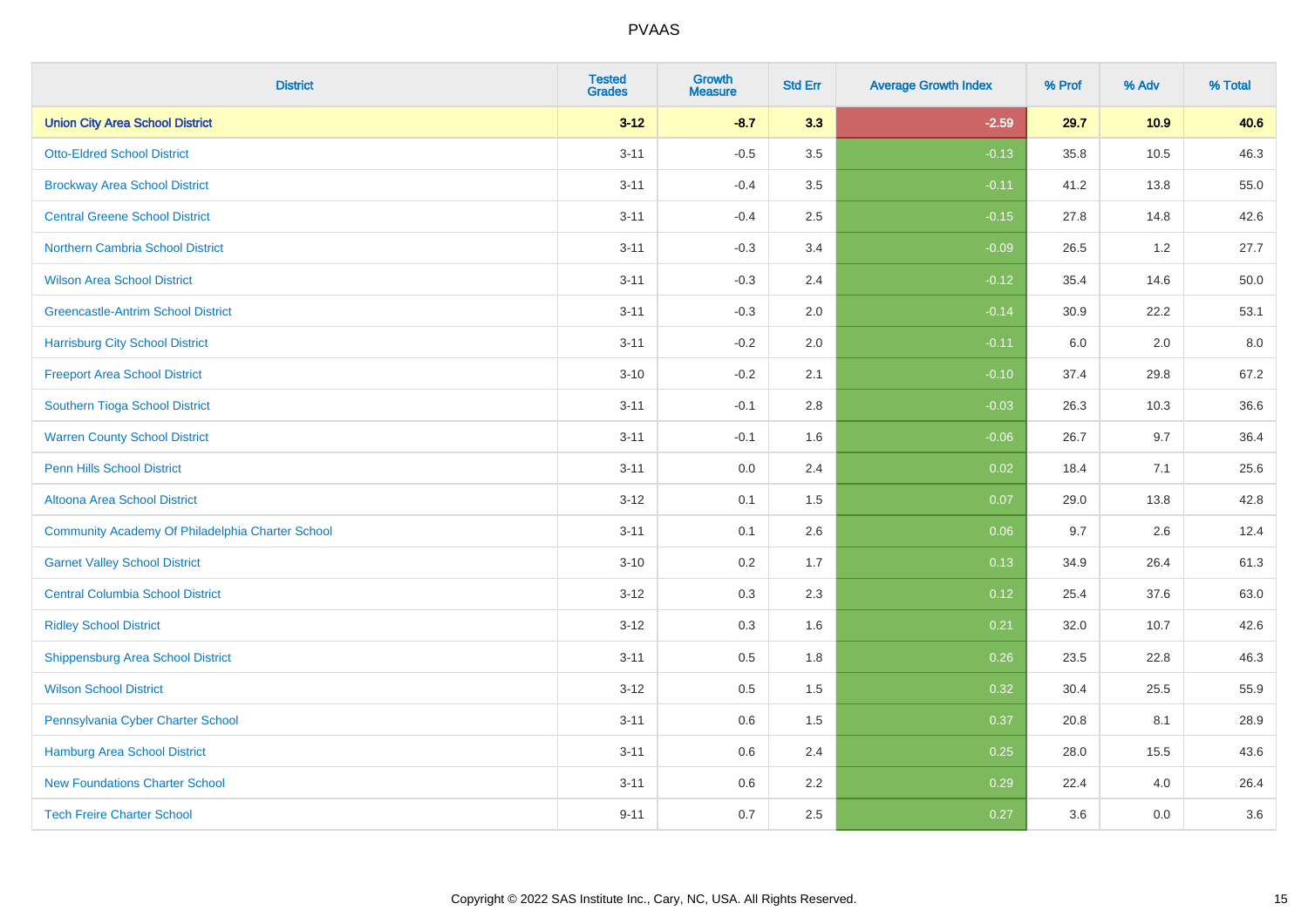| <b>District</b>                                    | <b>Tested</b><br><b>Grades</b> | <b>Growth</b><br><b>Measure</b> | <b>Std Err</b> | <b>Average Growth Index</b> | % Prof | % Adv | % Total |
|----------------------------------------------------|--------------------------------|---------------------------------|----------------|-----------------------------|--------|-------|---------|
| <b>Union City Area School District</b>             | $3 - 12$                       | $-8.7$                          | 3.3            | $-2.59$                     | 29.7   | 10.9  | 40.6    |
| <b>Jersey Shore Area School District</b>           | $3 - 11$                       | 0.7                             | 2.5            | 0.27                        | 39.3   | 13.6  | 52.9    |
| <b>Seneca Valley School District</b>               | $3 - 11$                       | 0.8                             | 1.4            | 0.54                        | 40.6   | 25.2  | 65.8    |
| <b>Marion Center Area School District</b>          | $3 - 10$                       | 0.8                             | 2.9            | 0.27                        | 23.3   | 11.1  | 34.4    |
| <b>Hopewell Area School District</b>               | $3 - 11$                       | 0.8                             | 2.6            | 0.31                        | 34.5   | 12.4  | 46.9    |
| <b>Tidioute Community Charter School</b>           | $3 - 11$                       | 0.8                             | 4.4            | 0.19                        | 18.1   | 6.9   | 25.0    |
| <b>Daniel Boone Area School District</b>           | $3 - 12$                       | $0.9\,$                         | 1.9            | 0.46                        | 28.9   | 22.0  | 51.0    |
| <b>Abington School District</b>                    | $3 - 10$                       | 0.9                             | 1.6            | 0.57                        | 29.7   | 28.7  | 58.4    |
| <b>Upper Adams School District</b>                 | $3 - 11$                       | 0.9                             | 2.5            | 0.37                        | 33.0   | 17.0  | 50.0    |
| South Williamsport Area School District            | $3 - 10$                       | 0.9                             | 3.1            | 0.31                        | 38.4   | 11.6  | 50.0    |
| <b>Bensalem Township School District</b>           | $3 - 11$                       | 1.0                             | 1.6            | 0.63                        | 24.3   | 10.7  | 34.9    |
| <b>Tulpehocken Area School District</b>            | $3 - 12$                       | 1.0                             | 4.9            | 0.20                        | 11.5   | 23.1  | 34.6    |
| <b>Wattsburg Area School District</b>              | $3 - 11$                       | 1.0                             | 2.7            | 0.36                        | 20.4   | 12.4  | 32.7    |
| <b>Annville-Cleona School District</b>             | $3 - 12$                       | 1.1                             | 2.4            | 0.45                        | 34.8   | 13.6  | 48.5    |
| <b>Upper Moreland Township School District</b>     | $3 - 11$                       | 1.1                             | 2.0            | 0.56                        | 24.8   | 26.6  | 51.3    |
| <b>North Star School District</b>                  | $3 - 11$                       | 1.1                             | 3.3            | 0.34                        | 26.2   | 20.0  | 46.2    |
| Philadelphia Electrical & Tech Charter High School | $10 - 10$                      | 1.2                             | 2.6            | 0.45                        | 0.9    | 0.0   | 0.9     |
| <b>Springfield School District</b>                 | $3 - 11$                       | 1.2                             | 1.7            | 0.69                        | 31.8   | 25.2  | 56.9    |
| <b>Penn-Delco School District</b>                  | $3 - 11$                       | 1.3                             | 1.8            | 0.75                        | 26.5   | 12.6  | 39.1    |
| <b>Brentwood Borough School District</b>           | $3 - 11$                       | 1.3                             | 3.0            | 0.44                        | 20.2   | 16.0  | 36.2    |
| <b>MaST Community Charter School II</b>            | $3 - 10$                       | 1.4                             | 3.0            | 0.45                        | 16.1   | 4.6   | 20.7    |
| <b>Oley Valley School District</b>                 | $3 - 11$                       | 1.4                             | 2.4            | 0.56                        | 37.4   | 23.9  | 61.4    |
| <b>Reach Cyber Charter School</b>                  | $3 - 11$                       | 1.4                             | 3.6            | 0.40                        | 32.9   | 15.2  | 48.1    |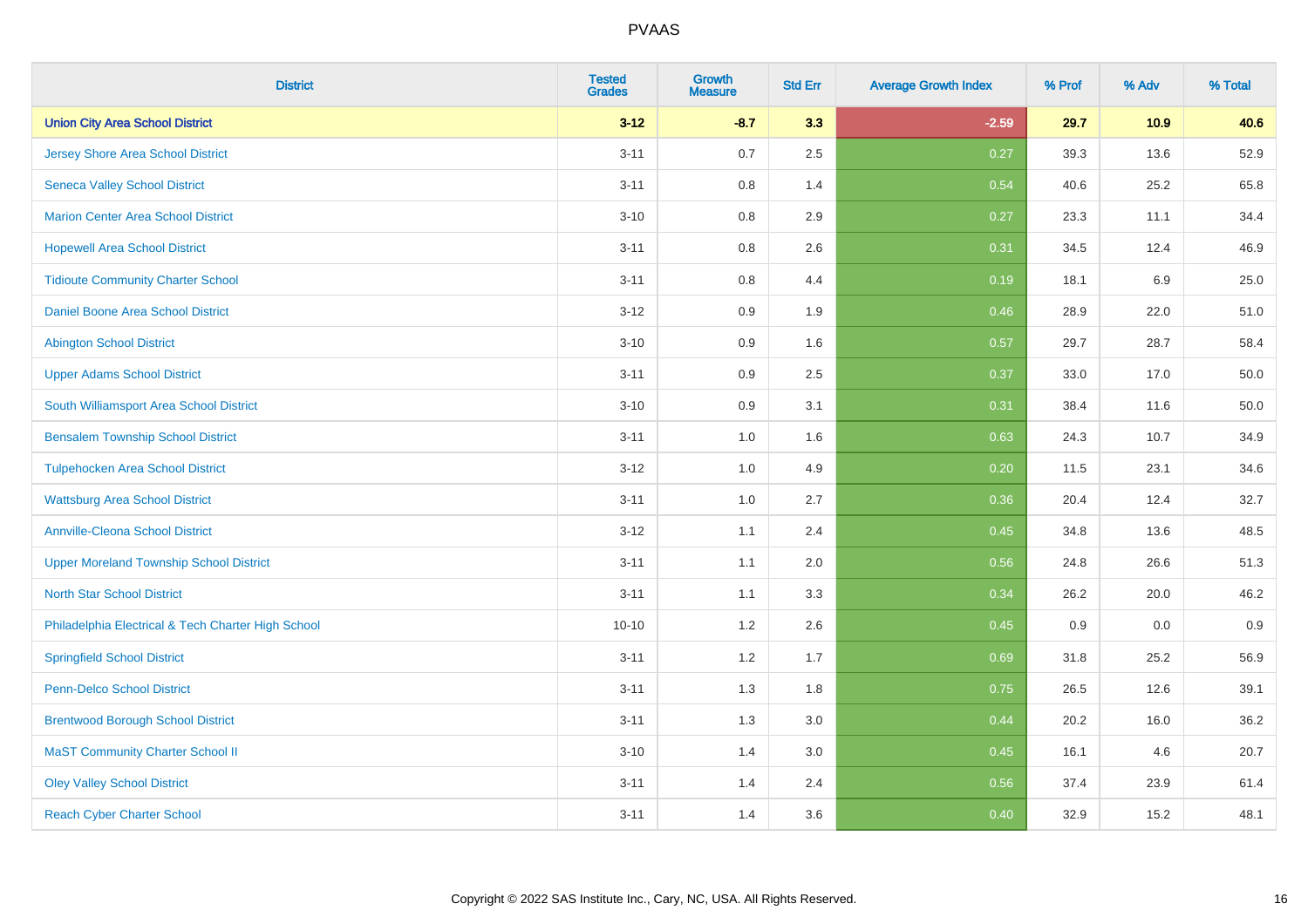| <b>District</b>                           | <b>Tested</b><br><b>Grades</b> | <b>Growth</b><br><b>Measure</b> | <b>Std Err</b> | <b>Average Growth Index</b> | % Prof | % Adv | % Total |
|-------------------------------------------|--------------------------------|---------------------------------|----------------|-----------------------------|--------|-------|---------|
| <b>Union City Area School District</b>    | $3 - 12$                       | $-8.7$                          | 3.3            | $-2.59$                     | 29.7   | 10.9  | 40.6    |
| <b>Tunkhannock Area School District</b>   | $3 - 11$                       | 1.4                             | 2.0            | 0.71                        | 29.8   | 18.1  | 47.9    |
| <b>Haverford Township School District</b> | $3 - 11$                       | 1.4                             | 1.4            | 1.05                        | 36.7   | 26.3  | 63.0    |
| <b>Centennial School District</b>         | $3 - 10$                       | 1.5                             | 1.5            | 0.98                        | 23.6   | 12.4  | 36.0    |
| <b>Moon Area School District</b>          | $3 - 11$                       | 1.5                             | 1.8            | 0.86                        | 34.5   | 25.5  | 60.0    |
| Avella Area School District               | $3 - 12$                       | 1.6                             | 4.7            | 0.34                        | 34.8   | 7.2   | 42.0    |
| <b>Juniata Valley School District</b>     | $3 - 11$                       | 1.6                             | 3.2            | 0.51                        | 23.1   | 9.4   | 32.5    |
| Shenango Area School District             | $3 - 11$                       | 1.7                             | 3.2            | 0.52                        | 41.4   | 13.8  | 55.3    |
| <b>Lewisburg Area School District</b>     | $3 - 11$                       | 1.7                             | 2.4            | 0.72                        | 35.9   | 35.9  | 71.8    |
| <b>Forest Hills School District</b>       | $3 - 11$                       | 1.8                             | 2.5            | 0.71                        | 28.8   | 10.3  | 39.1    |
| West Jefferson Hills School District      | $3 - 11$                       | 1.9                             | 1.9            | 0.99                        | 34.8   | 27.3  | 62.1    |
| <b>Pottstown School District</b>          | $3 - 12$                       | 2.0                             | 2.2            | 0.88                        | 19.4   | 6.2   | 25.6    |
| <b>Blackhawk School District</b>          | $3 - 11$                       | 2.0                             | 2.3            | 0.87                        | 34.6   | 20.7  | 55.3    |
| <b>Bethlehem-Center School District</b>   | $3 - 10$                       | 2.1                             | 3.5            | 0.59                        | 32.3   | 4.6   | 36.9    |
| Esperanza Academy Charter School          | $4 - 11$                       | 2.1                             | 2.1            | 1.01                        | 14.2   | 3.6   | 17.8    |
| <b>Upper Dublin School District</b>       | $3 - 12$                       | 2.1                             | 1.8            | 1.19                        | 34.7   | 30.0  | 64.7    |
| <b>Solanco School District</b>            | $3 - 11$                       | 2.2                             | 1.8            | 1.18                        | 27.2   | 15.0  | 42.3    |
| <b>Mercer Area School District</b>        | $3 - 11$                       | 2.2                             | 3.1            | 0.70                        | 24.4   | 11.8  | 36.2    |
| <b>Belmont Charter School</b>             | $3 - 10$                       | 2.2                             | 3.4            | 0.64                        | 5.3    | 1.8   | $7.0$   |
| <b>West Shore School District</b>         | $3 - 12$                       | 2.2                             | 1.3            | 1.68                        | 31.8   | 15.2  | 47.1    |
| Mt Lebanon School District                | $3 - 11$                       | 2.4                             | 1.3            | 1.79                        | 39.3   | 37.4  | 76.8    |
| <b>Conestoga Valley School District</b>   | $3 - 11$                       | 2.4                             | 1.7            | 1.43                        | 35.0   | 23.5  | 58.5    |
| <b>South Western School District</b>      | $3 - 12$                       | 2.5                             | 1.7            | 1.48                        | 36.2   | 19.7  | 55.9    |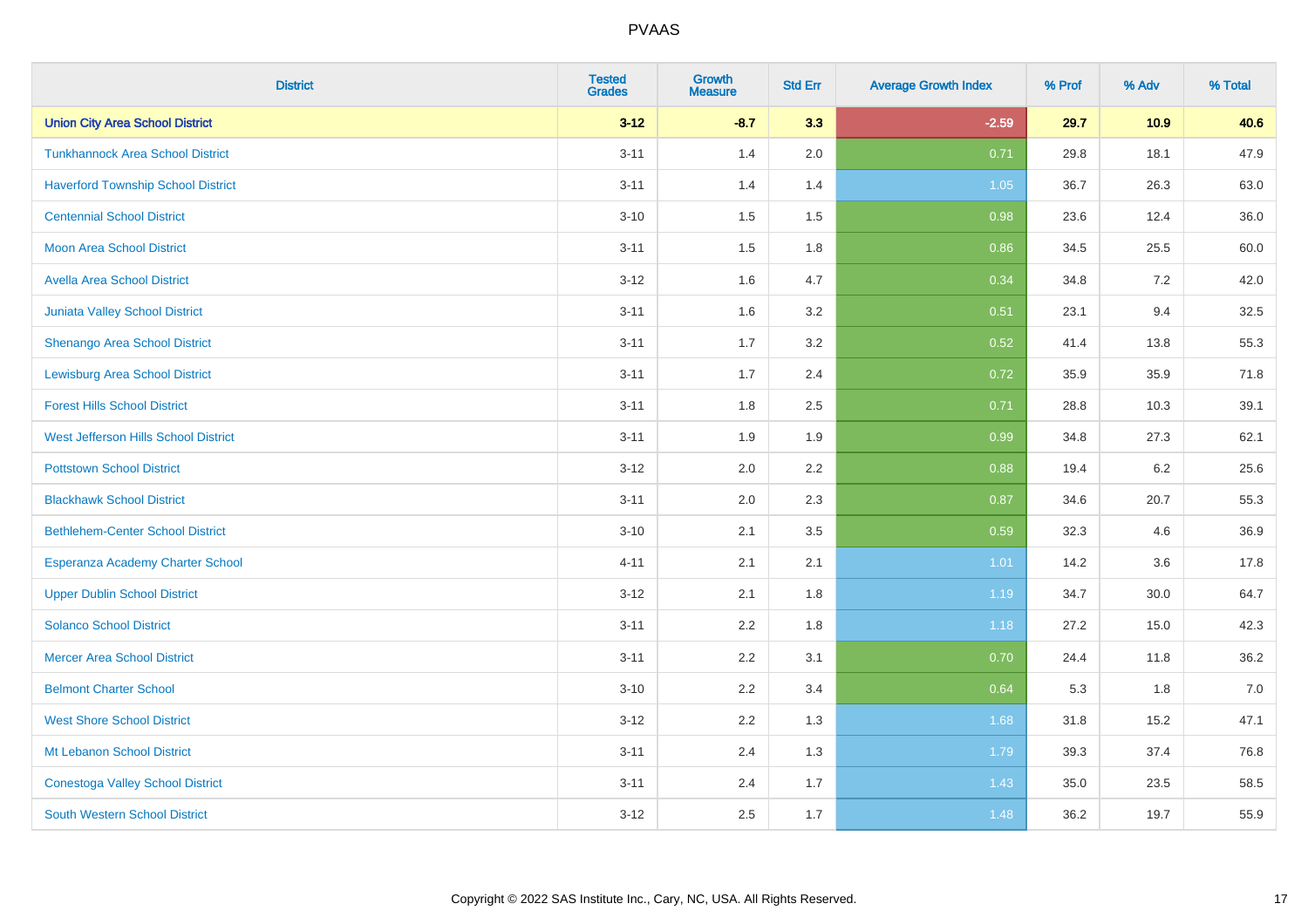| <b>District</b>                                 | <b>Tested</b><br><b>Grades</b> | <b>Growth</b><br><b>Measure</b> | <b>Std Err</b> | <b>Average Growth Index</b> | % Prof | % Adv | % Total |
|-------------------------------------------------|--------------------------------|---------------------------------|----------------|-----------------------------|--------|-------|---------|
| <b>Union City Area School District</b>          | $3 - 12$                       | $-8.7$                          | 3.3            | $-2.59$                     | 29.7   | 10.9  | 40.6    |
| <b>Bermudian Springs School District</b>        | $3 - 11$                       | 2.5                             | 2.4            | 1.05                        | 31.8   | 23.5  | 55.3    |
| <b>Sullivan County School District</b>          | $3 - 10$                       | 2.5                             | 4.3            | 0.58                        | 43.6   | 7.7   | 51.3    |
| <b>Union School District</b>                    | $3-12$                         | 2.5                             | 3.7            | 0.69                        | 17.9   | 10.4  | 28.4    |
| <b>School Lane Charter School</b>               | $3 - 11$                       | 2.6                             | 3.6            | 0.72                        | 23.1   | 18.7  | 41.8    |
| <b>Williams Valley School District</b>          | $3 - 11$                       | 2.6                             | 3.7            | 0.69                        | 17.0   | 5.1   | 22.0    |
| <b>Austin Area School District</b>              | $3 - 11$                       | 2.6                             | 6.0            | 0.43                        | 25.0   | 18.8  | 43.8    |
| <b>Athens Area School District</b>              | $3 - 11$                       | 2.6                             | 2.3            | 1.11                        | 34.9   | 12.3  | 47.3    |
| <b>Perkiomen Valley School District</b>         | $3 - 11$                       | 2.7                             | 1.5            | 1.83                        | 35.0   | 25.3  | 60.3    |
| <b>Mastery Charter School - Pickett Campus</b>  | $6 - 10$                       | 2.7                             | 4.2            | 0.65                        | 20.6   | 0.0   | 20.6    |
| <b>Eastern Lancaster County School District</b> | $3 - 12$                       | 2.9                             | 3.2            | 0.91                        | 35.2   | 36.4  | 71.6    |
| <b>Ringgold School District</b>                 | $3 - 11$                       | 2.9                             | 2.2            | 1.32                        | 23.8   | 13.3  | 37.1    |
| <b>Penn-Trafford School District</b>            | $3 - 11$                       | 2.9                             | 1.8            | 1.68                        | 46.3   | 26.2  | 72.5    |
| <b>Waynesboro Area School District</b>          | $3 - 12$                       | 3.0                             | 1.8            | 1.67                        | 26.0   | 23.5  | 49.5    |
| <b>Gateway School District</b>                  | $3 - 11$                       | 3.1                             | 2.0            | 1.55                        | 35.7   | 18.5  | 54.2    |
| Northampton Area School District                | $3 - 11$                       | 3.2                             | 1.5            | 2.05                        | 29.8   | 17.9  | 47.7    |
| <b>Clarion Area School District</b>             | $3 - 11$                       | $3.2\,$                         | 3.7            | 0.88                        | 31.7   | 13.3  | 45.0    |
| North Clarion County School District            | $3 - 12$                       | 3.4                             | 4.1            | 0.83                        | 45.0   | 18.8  | 63.8    |
| <b>Fort Leboeuf School District</b>             | $3 - 11$                       | 3.5                             | 2.2            | 1.58                        | 32.0   | 16.8  | 48.8    |
| <b>Bellwood-Antis School District</b>           | $3 - 10$                       | 3.5                             | 2.8            | 1.24                        | 40.9   | 19.4  | 60.2    |
| <b>Keystone Central School District</b>         | $3 - 11$                       | 3.6                             | 1.8            | 2.04                        | 27.1   | 14.6  | 41.8    |
| <b>Western Wayne School District</b>            | $3 - 11$                       | 3.6                             | 2.6            | 1.39                        | 30.8   | 16.2  | 47.0    |
| <b>Midd-West School District</b>                | $3 - 11$                       | 3.6                             | 2.6            | 1.42                        | 28.6   | 25.0  | 53.6    |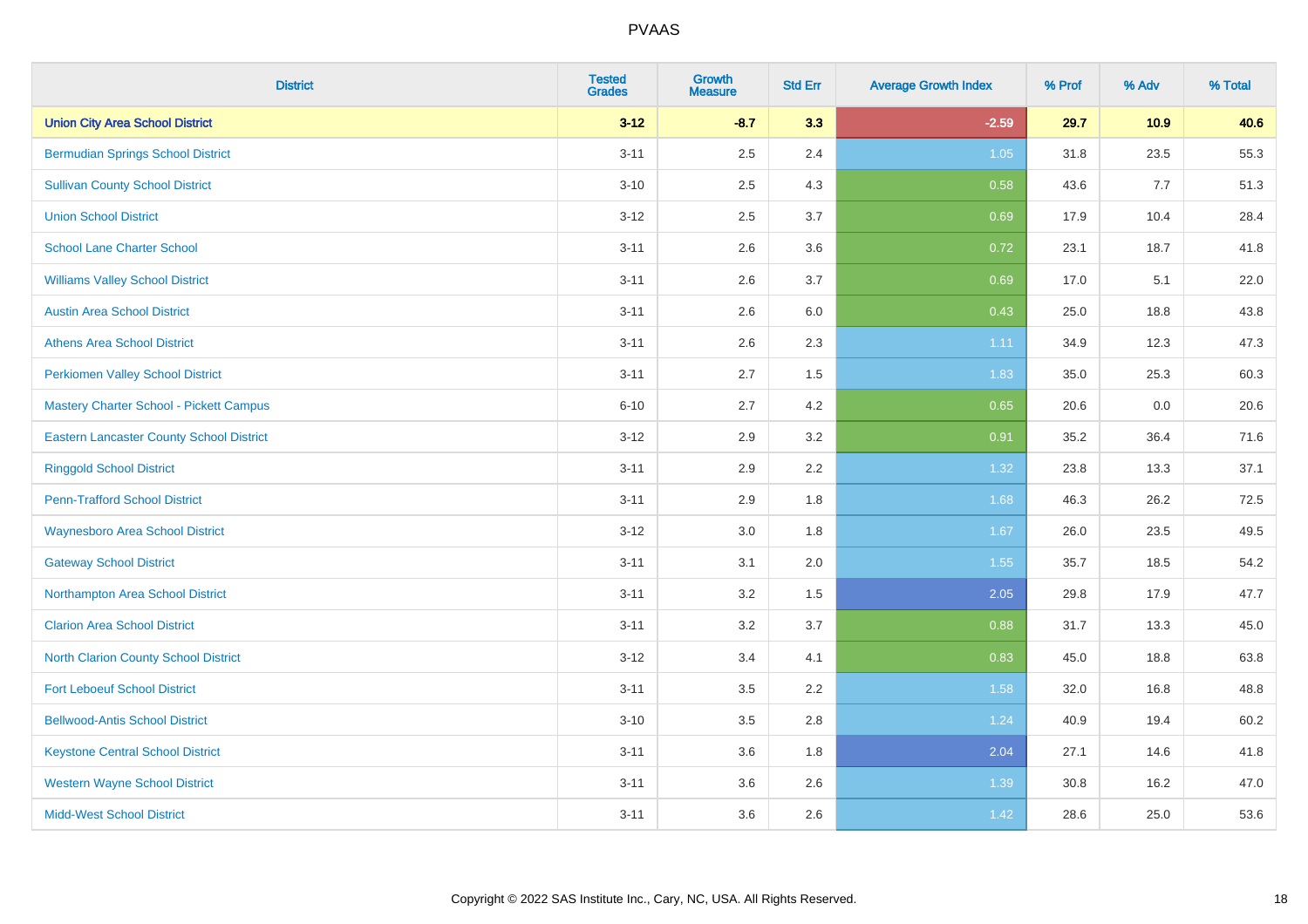| <b>District</b>                               | <b>Tested</b><br><b>Grades</b> | <b>Growth</b><br><b>Measure</b> | <b>Std Err</b> | <b>Average Growth Index</b> | % Prof | % Adv | % Total |
|-----------------------------------------------|--------------------------------|---------------------------------|----------------|-----------------------------|--------|-------|---------|
| <b>Union City Area School District</b>        | $3 - 12$                       | $-8.7$                          | 3.3            | $-2.59$                     | 29.7   | 10.9  | 40.6    |
| <b>Sharpsville Area School District</b>       | $3 - 11$                       | 3.8                             | 3.7            | 1.04                        | 41.1   | 23.2  | 64.3    |
| <b>Newport School District</b>                | $3 - 12$                       | 3.8                             | 3.3            | 1.17                        | 38.8   | 10.4  | 49.2    |
| Northeastern York School District             | $3 - 11$                       | 3.8                             | 1.8            | 2.11                        | 32.7   | 21.0  | 53.7    |
| <b>Spring Grove Area School District</b>      | $3 - 11$                       | 3.9                             | 2.0            | 1.90                        | 30.0   | 23.0  | 53.0    |
| Susquehanna Township School District          | $3 - 12$                       | 3.9                             | 2.7            | 1.45                        | 19.0   | 13.1  | 32.0    |
| <b>Southeast Delco School District</b>        | $3 - 10$                       | 3.9                             | 3.5            | 1.12                        | 18.6   | 3.4   | 22.0    |
| <b>Brownsville Area School District</b>       | $3 - 12$                       | 3.9                             | 3.8            | 1.04                        | 22.0   | 8.5   | 30.5    |
| <b>Chestnut Ridge School District</b>         | $3 - 12$                       | 4.0                             | 2.9            | 1.38                        | 33.2   | 11.0  | 44.2    |
| <b>Eastern Lebanon County School District</b> | $3 - 11$                       | 4.0                             | 2.1            | 1.89                        | 23.5   | 11.5  | 35.0    |
| Philipsburg-Osceola Area School District      | $3 - 11$                       | 4.1                             | 3.0            | 1.37                        | 22.5   | 16.2  | 38.8    |
| Commonwealth Charter Academy Charter School   | $3 - 10$                       | 4.2                             | 1.6            | 2.68                        | 27.0   | 15.6  | 42.5    |
| <b>Bloomsburg Area School District</b>        | $3 - 10$                       | 4.3                             | 3.4            | 1.26                        | 36.5   | 20.6  | 57.1    |
| <b>Purchase Line School District</b>          | $3-12$                         | 4.3                             | 3.3            | 1.30                        | 32.3   | 9.0   | 41.4    |
| <b>Reading School District</b>                | $3 - 11$                       | 4.3                             | 1.2            | 3.71                        | 16.8   | 6.0   | 22.8    |
| South Middleton School District               | $3 - 11$                       | 4.4                             | 2.2            | 1.95                        | 31.1   | 16.4  | 47.5    |
| Downingtown Area School District              | $3 - 11$                       | 4.4                             | 1.1            | 4.06                        | 30.1   | 32.0  | 62.2    |
| Pennsylvania Virtual Charter School           | $3 - 11$                       | 4.4                             | 3.4            | 1.31                        | 29.8   | 21.2  | 51.0    |
| <b>Red Lion Area School District</b>          | $3 - 11$                       | 4.5                             | 1.9            | 2.31                        | 32.3   | 21.5  | 53.8    |
| <b>Mckeesport Area School District</b>        | $3-12$                         | 4.6                             | 2.2            | 2.14                        | 21.1   | 4.4   | 25.5    |
| <b>Central Valley School District</b>         | $3 - 10$                       | 4.7                             | 2.6            | 1.83                        | 37.8   | 18.5  | 56.3    |
| East Pennsboro Area School District           | $3 - 11$                       | 4.8                             | 2.1            | 2.26                        | 36.8   | 16.9  | 53.7    |
| Conemaugh Township Area School District       | $3-12$                         | 4.8                             | 3.5            | 1.39                        | 30.9   | 27.8  | 58.8    |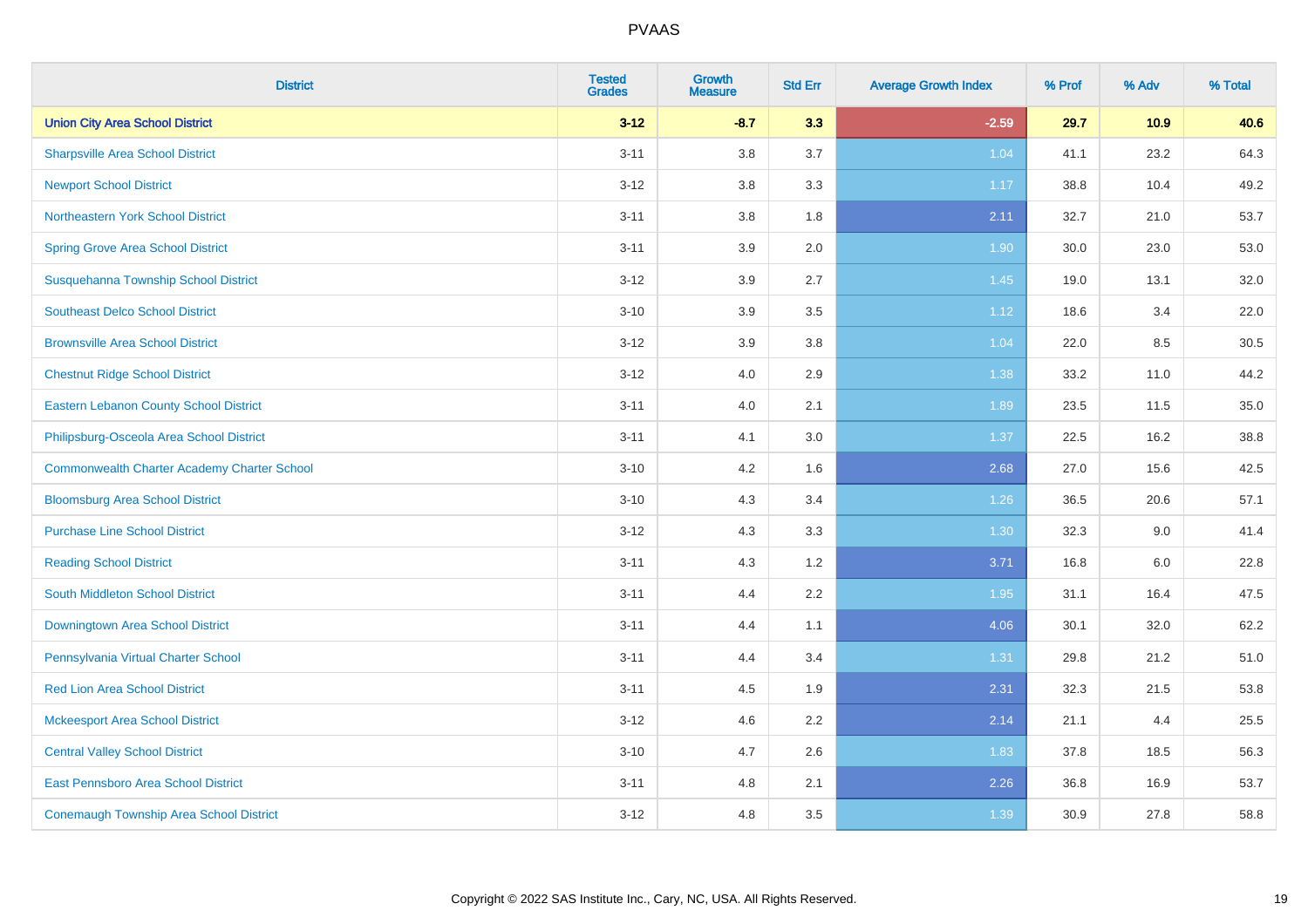| <b>District</b>                                | <b>Tested</b><br><b>Grades</b> | <b>Growth</b><br><b>Measure</b> | <b>Std Err</b> | <b>Average Growth Index</b> | % Prof | % Adv | % Total |
|------------------------------------------------|--------------------------------|---------------------------------|----------------|-----------------------------|--------|-------|---------|
| <b>Union City Area School District</b>         | $3 - 12$                       | $-8.7$                          | 3.3            | $-2.59$                     | 29.7   | 10.9  | 40.6    |
| <b>Wallingford-Swarthmore School District</b>  | $3 - 10$                       | 5.0                             | $2.2\,$        | 2.25                        | 33.3   | 37.1  | 70.4    |
| Johnsonburg Area School District               | $3 - 11$                       | 5.0                             | 3.9            | $1.27$                      | 35.5   | 11.8  | 47.4    |
| Aspira Bilingual Cyber Charter School          | $3 - 11$                       | 5.1                             | 5.8            | 0.87                        | 4.8    | 0.0   | 4.8     |
| Hope For Hyndman Charter School                | $3 - 11$                       | 5.1                             | 5.8            | 0.88                        | 14.3   | 7.1   | 21.4    |
| <b>Lower Dauphin School District</b>           | $3 - 11$                       | 5.3                             | 1.8            | 3.03                        | 30.6   | 26.8  | 57.5    |
| <b>Great Valley School District</b>            | $3 - 11$                       | 5.4                             | 2.0            | 2.77                        | 33.8   | 33.5  | 67.3    |
| <b>Galeton Area School District</b>            | $3 - 11$                       | 5.4                             | 5.4            | 1.01                        | 33.3   | 22.2  | 55.6    |
| <b>Pennsbury School District</b>               | $3 - 11$                       | 5.6                             | 1.3            | 4.38                        | 37.7   | 27.7  | 65.4    |
| <b>Crawford Central School District</b>        | $3 - 11$                       | 5.7                             | 2.1            | 2.71                        | 26.4   | 15.8  | 42.1    |
| <b>Wyalusing Area School District</b>          | $3 - 12$                       | 5.7                             | 3.2            | 1.78                        | 38.6   | 12.9  | 51.4    |
| <b>Upper Perkiomen School District</b>         | $3 - 11$                       | 5.7                             | 1.9            | 3.04                        | 25.4   | 19.9  | 45.4    |
| <b>Sayre Area School District</b>              | $3 - 11$                       | 5.8                             | 3.2            | 1.81                        | 30.3   | 21.0  | 51.3    |
| <b>Smethport Area School District</b>          | $3 - 12$                       | 5.8                             | 3.8            | 1.52                        | 24.6   | 20.0  | 44.6    |
| <b>Brandywine Heights Area School District</b> | $3 - 11$                       | 5.8                             | 2.6            | 2.27                        | 27.7   | 28.6  | 56.2    |
| <b>Halifax Area School District</b>            | $3 - 11$                       | 5.8                             | 3.5            | 1.64                        | 32.1   | 18.9  | 50.9    |
| <b>Salisbury Township School District</b>      | $3 - 11$                       | 5.8                             | 3.6            | 1.62                        | 24.4   | 12.6  | 37.0    |
| Huntingdon Area School District                | $3 - 11$                       | 5.8                             | 2.6            | 2.28                        | 27.8   | 17.4  | 45.2    |
| <b>Donegal School District</b>                 | $3 - 12$                       | 5.9                             | 2.2            | 2.72                        | 34.1   | 23.1  | 57.2    |
| Saint Marys Area School District               | $3 - 11$                       | 6.0                             | 2.2            | 2.69                        | 35.4   | 18.3  | 53.7    |
| South Fayette Township School District         | $3 - 11$                       | 6.0                             | 1.8            | 3.33                        | 32.2   | 38.3  | 70.5    |
| <b>Hazleton Area School District</b>           | $3 - 11$                       | 6.0                             | 1.6            | 3.85                        | 20.5   | 9.0   | 29.5    |
| <b>Penncrest School District</b>               | $3 - 11$                       | 6.0                             | 1.9            | 3.24                        | 31.1   | 16.9  | 48.0    |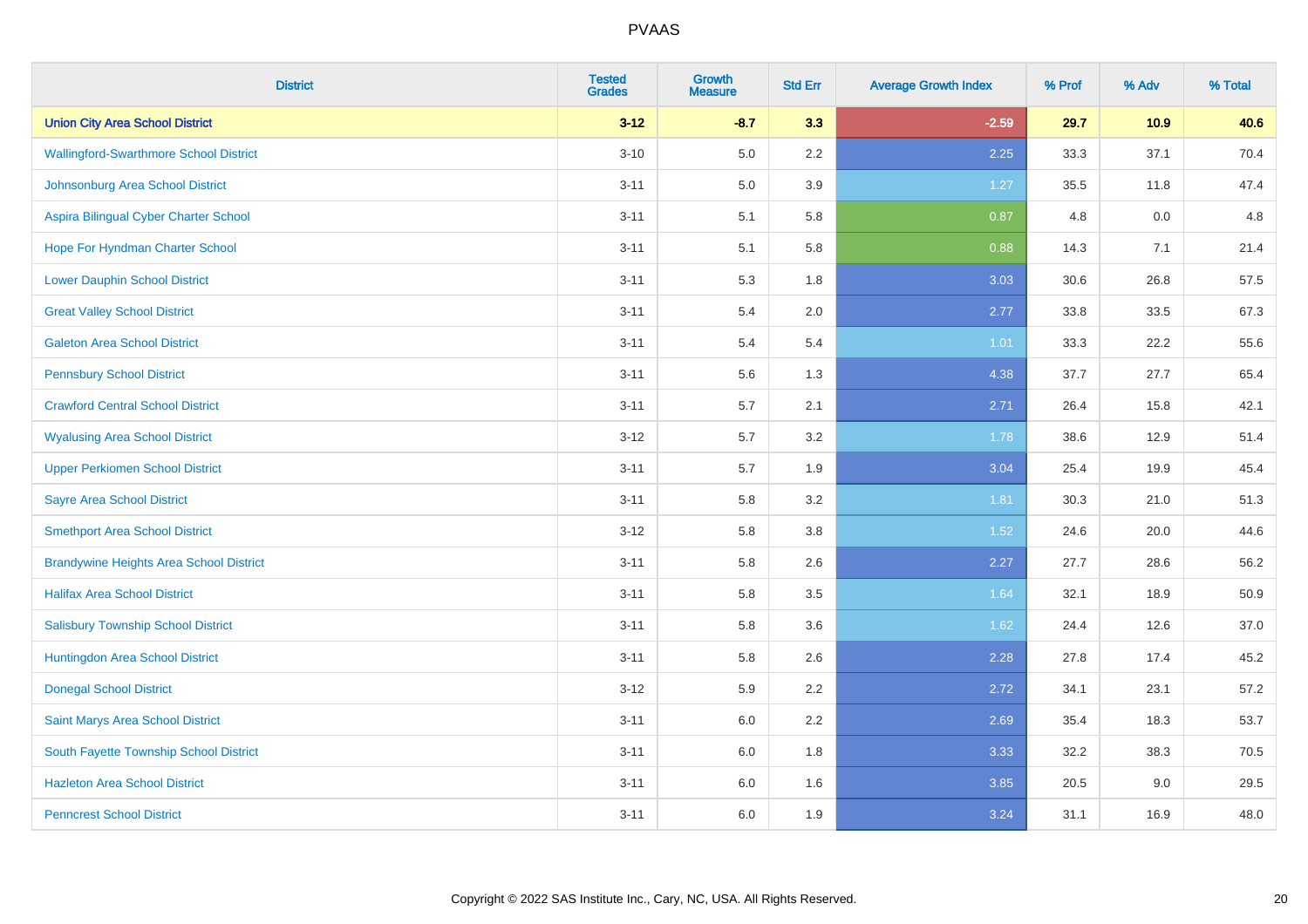| <b>District</b>                                | <b>Tested</b><br><b>Grades</b> | <b>Growth</b><br><b>Measure</b> | <b>Std Err</b> | <b>Average Growth Index</b> | % Prof | % Adv   | % Total |
|------------------------------------------------|--------------------------------|---------------------------------|----------------|-----------------------------|--------|---------|---------|
| <b>Union City Area School District</b>         | $3 - 12$                       | $-8.7$                          | 3.3            | $-2.59$                     | 29.7   | 10.9    | 40.6    |
| Multicultural Academy Charter School           | $9 - 11$                       | 6.0                             | 3.4            | 1.77                        | 12.3   | $0.0\,$ | 12.3    |
| Northern Lehigh School District                | $3 - 12$                       | 6.1                             | 2.5            | 2.42                        | 21.4   | 18.0    | 39.3    |
| South Butler County School District            | $3 - 10$                       | 6.3                             | 2.2            | 2.80                        | 37.8   | 19.2    | 57.0    |
| <b>United School District</b>                  | $3 - 11$                       | 6.3                             | 3.3            | 1.89                        | 38.8   | 16.3    | 55.0    |
| <b>Easton Area School District</b>             | $3 - 12$                       | 6.3                             | 1.3            | 4.91                        | 24.1   | 13.0    | 37.1    |
| <b>Bedford Area School District</b>            | $3 - 11$                       | 6.4                             | 2.4            | 2.68                        | 31.0   | 20.6    | 51.6    |
| People For People Charter School               | $3 - 12$                       | 6.4                             | 5.6            | 1.15                        | 2.4    | 0.0     | 2.4     |
| <b>Tamaqua Area School District</b>            | $3 - 12$                       | 6.5                             | 2.4            | 2.72                        | 34.3   | 17.5    | 51.8    |
| <b>Port Allegany School District</b>           | $3 - 11$                       | 6.5                             | 3.7            | 1.74                        | 26.4   | 11.3    | 37.7    |
| 21st Century Cyber Charter School              | $6 - 12$                       | 6.6                             | 2.1            | 3.16                        | 29.0   | 21.8    | 50.8    |
| <b>Mars Area School District</b>               | $3 - 10$                       | 6.6                             | 1.9            | 3.45                        | 36.7   | 32.4    | 69.1    |
| <b>Mastery Charter School - Hardy Williams</b> | $3 - 11$                       | 6.6                             | 3.0            | 2.21                        | 24.7   | 1.2     | 25.9    |
| <b>Bellefonte Area School District</b>         | $3 - 11$                       | 6.7                             | 2.0            | 3.34                        | 28.8   | 21.5    | 50.2    |
| <b>Abington Heights School District</b>        | $3 - 11$                       | 6.7                             | 1.7            | 4.00                        | 33.8   | 31.7    | 65.5    |
| Pennsylvania Distance Learning Charter School  | $3 - 12$                       | 6.8                             | 3.4            | 1.99                        | 19.8   | $6.2\,$ | 25.9    |
| <b>Northern Potter School District</b>         | $3 - 12$                       | 6.8                             | 4.6            | 1.48                        | 30.6   | 11.1    | 41.7    |
| Northern Tioga School District                 | $3 - 12$                       | 6.8                             | 2.6            | 2.64                        | 25.0   | 16.9    | 41.9    |
| <b>Brookville Area School District</b>         | $3 - 11$                       | 6.8                             | 3.1            | 2.19                        | 46.1   | 14.6    | 60.7    |
| Ephrata Area School District                   | $3 - 11$                       | 6.8                             | 1.7            | 4.08                        | 31.6   | 17.1    | 48.8    |
| <b>Muncy School District</b>                   | $3 - 11$                       | 6.9                             | 3.3            | 2.12                        | 37.6   | 18.8    | 56.4    |
| <b>William Penn School District</b>            | $3 - 12$                       | 7.0                             | 1.9            | 3.61                        | 14.0   | 7.2     | 21.3    |
| <b>Bentworth School District</b>               | $3 - 11$                       | 7.0                             | 3.0            | 2.36                        | 26.6   | 17.0    | 43.6    |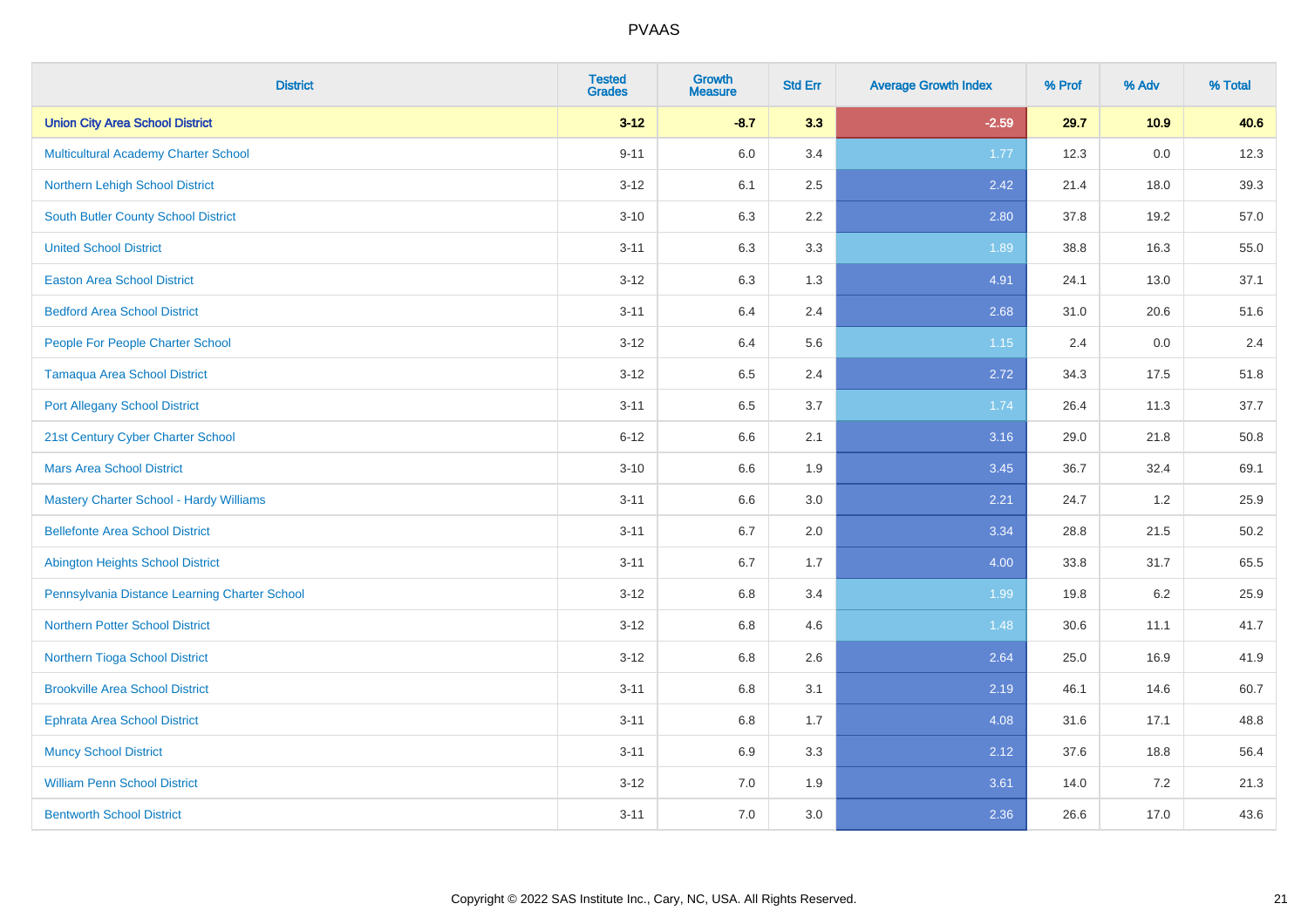| <b>District</b>                               | <b>Tested</b><br><b>Grades</b> | <b>Growth</b><br><b>Measure</b> | <b>Std Err</b> | <b>Average Growth Index</b> | % Prof | % Adv | % Total |
|-----------------------------------------------|--------------------------------|---------------------------------|----------------|-----------------------------|--------|-------|---------|
| <b>Union City Area School District</b>        | $3 - 12$                       | $-8.7$                          | 3.3            | $-2.59$                     | 29.7   | 10.9  | 40.6    |
| <b>Leechburg Area School District</b>         | $3 - 11$                       | 7.0                             | 3.9            | 1.79                        | 37.7   | 4.9   | 42.6    |
| <b>Penn Manor School District</b>             | $3 - 11$                       | 7.1                             | 1.5            | 4.82                        | 26.7   | 20.5  | 47.2    |
| <b>Elizabethtown Area School District</b>     | $3 - 12$                       | 7.1                             | 1.7            | 4.19                        | 36.4   | 27.6  | 64.0    |
| <b>Esperanza Cyber Charter School</b>         | $3 - 11$                       | 7.1                             | 6.1            | $1.15$                      | 8.8    | 2.9   | 11.8    |
| <b>Conrad Weiser Area School District</b>     | $3 - 11$                       | 7.1                             | 2.1            | 3.34                        | 28.2   | 14.4  | 42.6    |
| Dr Robert Ketterer Charter School Inc         | $6 - 12$                       | 7.1                             | 4.3            | 1.66                        | 7.3    | 1.7   | 9.0     |
| <b>Dover Area School District</b>             | $3 - 12$                       | 7.1                             | 1.9            | 3.78                        | 33.0   | 18.7  | 51.7    |
| <b>Phoenixville Area School District</b>      | $3 - 11$                       | 7.3                             | 1.8            | 3.96                        | 32.3   | 27.6  | 59.8    |
| <b>York Suburban School District</b>          | $3 - 11$                       | 7.4                             | 2.1            | 3.55                        | 24.9   | 31.2  | 56.1    |
| <b>Pennridge School District</b>              | $3 - 10$                       | 7.4                             | 1.5            | 5.10                        | 32.0   | 27.6  | 59.6    |
| <b>Hampton Township School District</b>       | $3 - 11$                       | 7.4                             | 2.0            | 3.79                        | 37.9   | 39.2  | 77.0    |
| <b>Radnor Township School District</b>        | $3 - 12$                       | 7.5                             | 1.9            | 4.03                        | 33.0   | 38.3  | 71.3    |
| <b>Stroudsburg Area School District</b>       | $3 - 11$                       | 7.5                             | 1.6            | 4.70                        | 30.4   | 18.3  | 48.7    |
| <b>Bald Eagle Area School District</b>        | $3 - 11$                       | 7.6                             | 2.5            | 3.00                        | 31.6   | 15.6  | 47.3    |
| <b>Conewago Valley School District</b>        | $3 - 12$                       | 7.6                             | 1.7            | 4.46                        | 41.3   | 19.4  | 60.6    |
| <b>Avon Grove School District</b>             | $3 - 10$                       | 7.6                             | 1.4            | 5.29                        | 33.7   | 33.2  | 67.0    |
| <b>Juniata County School District</b>         | $3 - 12$                       | 7.7                             | 2.0            | 3.81                        | 22.9   | 18.9  | 41.8    |
| <b>Palisades School District</b>              | $3 - 11$                       | 7.7                             | 2.9            | 2.66                        | 27.8   | 20.3  | 48.1    |
| <b>Keystone School District</b>               | $3 - 11$                       | 7.8                             | 5.7            | 1.37                        | 35.0   | 45.0  | 80.0    |
| <b>Glendale School District</b>               | $3 - 10$                       | 7.9                             | $3.5\,$        | 2.25                        | 42.6   | 9.3   | 51.8    |
| <b>Mastery Charter School - Thomas Campus</b> | $3 - 10$                       | 7.9                             | 5.7            | 1.39                        | 12.5   | 0.0   | 12.5    |
| Pennsylvania Leadership Charter School        | $3 - 11$                       | 8.0                             | 1.9            | 4.22                        | 33.1   | 27.8  | 60.9    |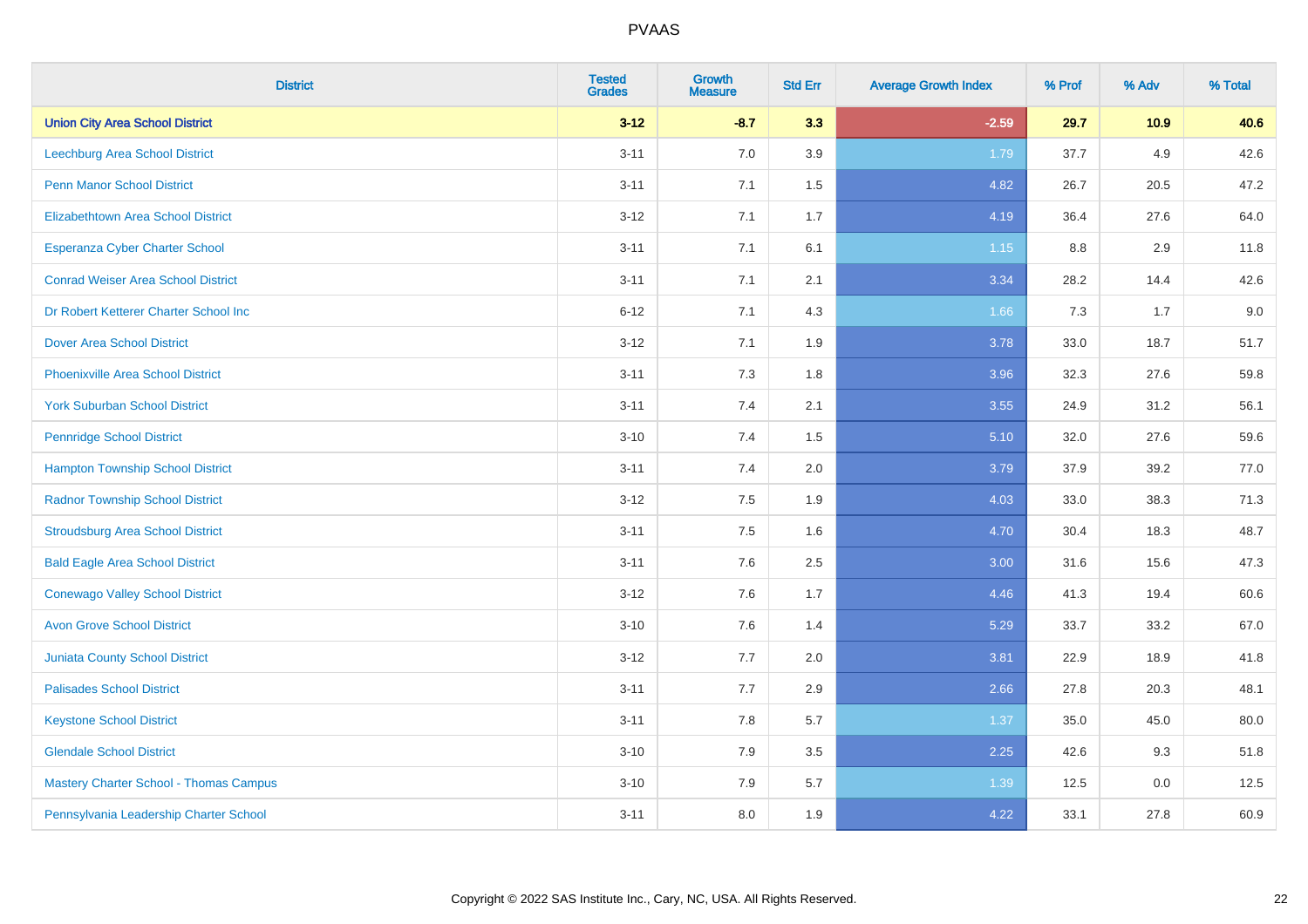| <b>District</b>                                | <b>Tested</b><br><b>Grades</b> | <b>Growth</b><br><b>Measure</b> | <b>Std Err</b> | <b>Average Growth Index</b> | % Prof | % Adv | % Total |
|------------------------------------------------|--------------------------------|---------------------------------|----------------|-----------------------------|--------|-------|---------|
| <b>Union City Area School District</b>         | $3 - 12$                       | $-8.7$                          | 3.3            | $-2.59$                     | 29.7   | 10.9  | 40.6    |
| <b>Dallas School District</b>                  | $3 - 11$                       | 8.1                             | 2.1            | 3.87                        | 32.4   | 22.4  | 54.8    |
| <b>Benton Area School District</b>             | $3 - 10$                       | 8.1                             | 4.0            | 2.01                        | 35.7   | 28.6  | 64.3    |
| <b>Cornwall-Lebanon School District</b>        | $3 - 11$                       | 8.2                             | 1.6            | 5.24                        | 28.0   | 20.5  | 48.6    |
| <b>Blue Ridge School District</b>              | $3 - 11$                       | 8.3                             | 3.7            | 2.24                        | 29.6   | 9.3   | 38.9    |
| <b>Fairview School District</b>                | $3 - 11$                       | 8.3                             | 2.4            | 3.43                        | 41.9   | 34.9  | 76.7    |
| <b>Canton Area School District</b>             | $3 - 11$                       | 8.4                             | 2.9            | 2.92                        | 13.8   | 23.0  | 36.8    |
| Northern York County School District           | $3 - 11$                       | 8.4                             | 1.8            | 4.63                        | 24.3   | 23.1  | 47.4    |
| <b>Neshaminy School District</b>               | $3 - 11$                       | 8.6                             | 1.3            | 6.56                        | 31.3   | 23.9  | 55.2    |
| Oil City Area School District                  | $3 - 11$                       | 8.6                             | 2.4            | 3.56                        | 29.1   | 13.1  | 42.2    |
| <b>West Allegheny School District</b>          | $3 - 12$                       | 8.6                             | 2.0            | 4.34                        | 37.3   | 27.2  | 64.5    |
| <b>Lower Moreland Township School District</b> | $3 - 11$                       | 8.7                             | 2.0            | 4.35                        | 38.2   | 33.2  | 71.4    |
| <b>Tredyffrin-Easttown School District</b>     | $3 - 10$                       | 8.7                             | 2.4            | 3.57                        | 35.2   | 35.8  | 71.0    |
| <b>Homer-Center School District</b>            | $3 - 11$                       | 8.8                             | 3.5            | 2.53                        | 38.0   | 17.7  | 55.8    |
| <b>Kane Area School District</b>               | $3 - 10$                       | 8.8                             | 2.9            | 3.07                        | 31.4   | 19.8  | 51.2    |
| <b>Wallenpaupack Area School District</b>      | $3 - 11$                       | $8.8\,$                         | 2.1            | 4.28                        | 28.5   | 18.9  | 47.4    |
| <b>East Penn School District</b>               | $3 - 11$                       | 8.9                             | 1.2            | 7.61                        | 32.8   | 26.4  | 59.2    |
| <b>Spring Cove School District</b>             | $3 - 11$                       | 9.1                             | 2.4            | 3.77                        | 31.8   | 25.4  | 57.1    |
| <b>Millcreek Township School District</b>      | $3 - 11$                       | 9.1                             | 1.4            | 6.61                        | 34.5   | 30.1  | 64.6    |
| <b>Pine-Richland School District</b>           | $3 - 11$                       | 9.3                             | 1.7            | 5.56                        | 42.3   | 35.8  | 78.1    |
| <b>Valley View School District</b>             | $3 - 11$                       | 9.3                             | 2.2            | 4.18                        | 26.6   | 23.1  | 49.7    |
| <b>Kutztown Area School District</b>           | $3 - 12$                       | 9.3                             | $2.8\,$        | 3.34                        | 38.5   | 14.6  | 53.2    |
| <b>Apollo-Ridge School District</b>            | $3-12$                         | 9.5                             | 3.0            | 3.23                        | 34.0   | 9.4   | 43.4    |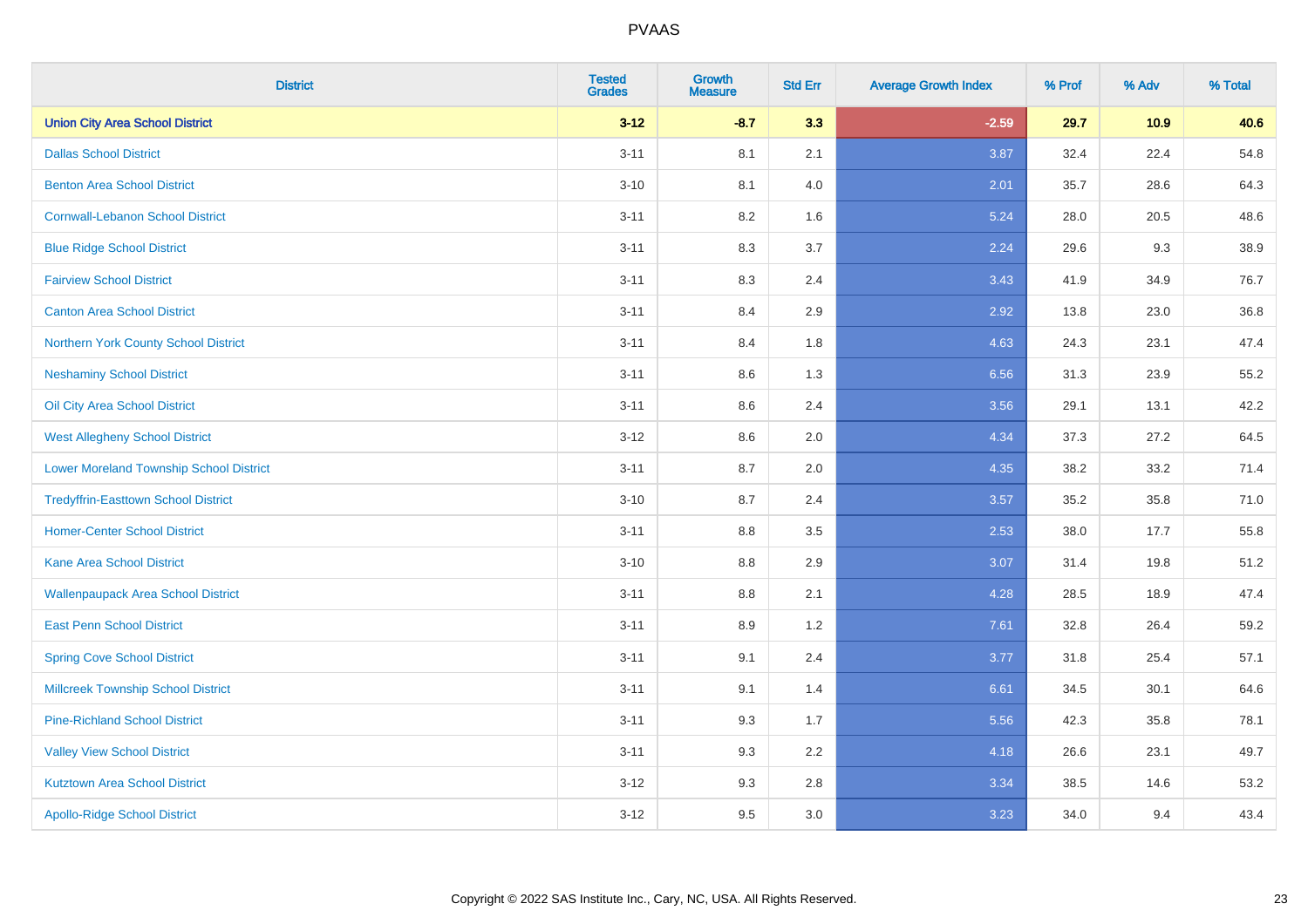| <b>District</b>                          | <b>Tested</b><br><b>Grades</b> | <b>Growth</b><br><b>Measure</b> | <b>Std Err</b> | <b>Average Growth Index</b> | % Prof | % Adv | % Total |
|------------------------------------------|--------------------------------|---------------------------------|----------------|-----------------------------|--------|-------|---------|
| <b>Union City Area School District</b>   | $3 - 12$                       | $-8.7$                          | 3.3            | $-2.59$                     | 29.7   | 10.9  | 40.6    |
| <b>Avon Grove Charter School</b>         | $3 - 11$                       | 9.8                             | 3.1            | 3.18                        | 32.4   | 26.0  | 58.4    |
| <b>Armstrong School District</b>         | $3 - 11$                       | 9.8                             | 1.6            | 6.22                        | 32.8   | 24.6  | 57.4    |
| <b>Oswayo Valley School District</b>     | $3-12$                         | 9.9                             | 5.1            | 1.93                        | 26.5   | 44.1  | 70.6    |
| <b>Fleetwood Area School District</b>    | $3 - 10$                       | 10.4                            | 2.0            | 5.19                        | 31.7   | 25.8  | 57.5    |
| <b>Warrior Run School District</b>       | $3 - 11$                       | 10.5                            | 2.7            | 3.86                        | 34.1   | 16.8  | 50.9    |
| <b>Manheim Township School District</b>  | $3 - 12$                       | 10.9                            | 1.5            | 7.51                        | 30.9   | 31.0  | 61.9    |
| <b>Methacton School District</b>         | $3 - 11$                       | 11.0                            | 1.6            | 6.94                        | 36.0   | 33.6  | 69.6    |
| <b>West Perry School District</b>        | $3 - 11$                       | 11.0                            | 2.3            | 4.76                        | 26.9   | 20.5  | 47.4    |
| Lampeter-Strasburg School District       | $3 - 12$                       | 11.0                            | 1.9            | 5.69                        | 35.4   | 32.3  | 67.7    |
| <b>Wilmington Area School District</b>   | $3 - 11$                       | 11.1                            | 3.3            | 3.37                        | 29.8   | 26.2  | 56.0    |
| <b>Belle Vernon Area School District</b> | $3 - 11$                       | 11.1                            | 2.3            | 4.88                        | 31.6   | 25.4  | 57.1    |
| <b>Steel Valley School District</b>      | $3 - 11$                       | 11.1                            | 3.3            | 3.33                        | 34.8   | 10.1  | 44.9    |
| <b>Upper Darby School District</b>       | $3 - 12$                       | 11.2                            | 1.4            | 8.28                        | 23.8   | 11.8  | 35.6    |
| <b>Greenwood School District</b>         | $3 - 11$                       | 11.3                            | 3.6            | 3.14                        | 31.2   | 32.8  | 63.9    |
| <b>Franklin Regional School District</b> | $3 - 11$                       | 11.3                            | 1.8            | 6.13                        | 30.0   | 35.0  | 65.0    |
| <b>Lehighton Area School District</b>    | $3 - 11$                       | 11.4                            | 2.4            | 4.84                        | 30.5   | 24.9  | 55.3    |
| <b>Line Mountain School District</b>     | $3 - 11$                       | 11.7                            | 3.9            | 3.01                        | 40.4   | 42.3  | 82.7    |
| <b>Whitehall-Coplay School District</b>  | $3 - 11$                       | 11.8                            | 1.7            | 7.06                        | 32.3   | 21.7  | 54.0    |
| <b>Indiana Area School District</b>      | $3 - 11$                       | 12.0                            | 2.0            | 5.98                        | 30.0   | 30.4  | 60.3    |
| <b>Blue Mountain School District</b>     | $3 - 10$                       | 12.2                            | 2.1            | 5.81                        | 30.7   | 26.1  | 56.8    |
| <b>Quaker Valley School District</b>     | $3 - 11$                       | 12.2                            | 2.5            | 4.90                        | 39.5   | 26.4  | 65.9    |
| <b>Montrose Area School District</b>     | $3 - 10$                       | 12.3                            | 2.8            | 4.41                        | 37.8   | 28.9  | 66.7    |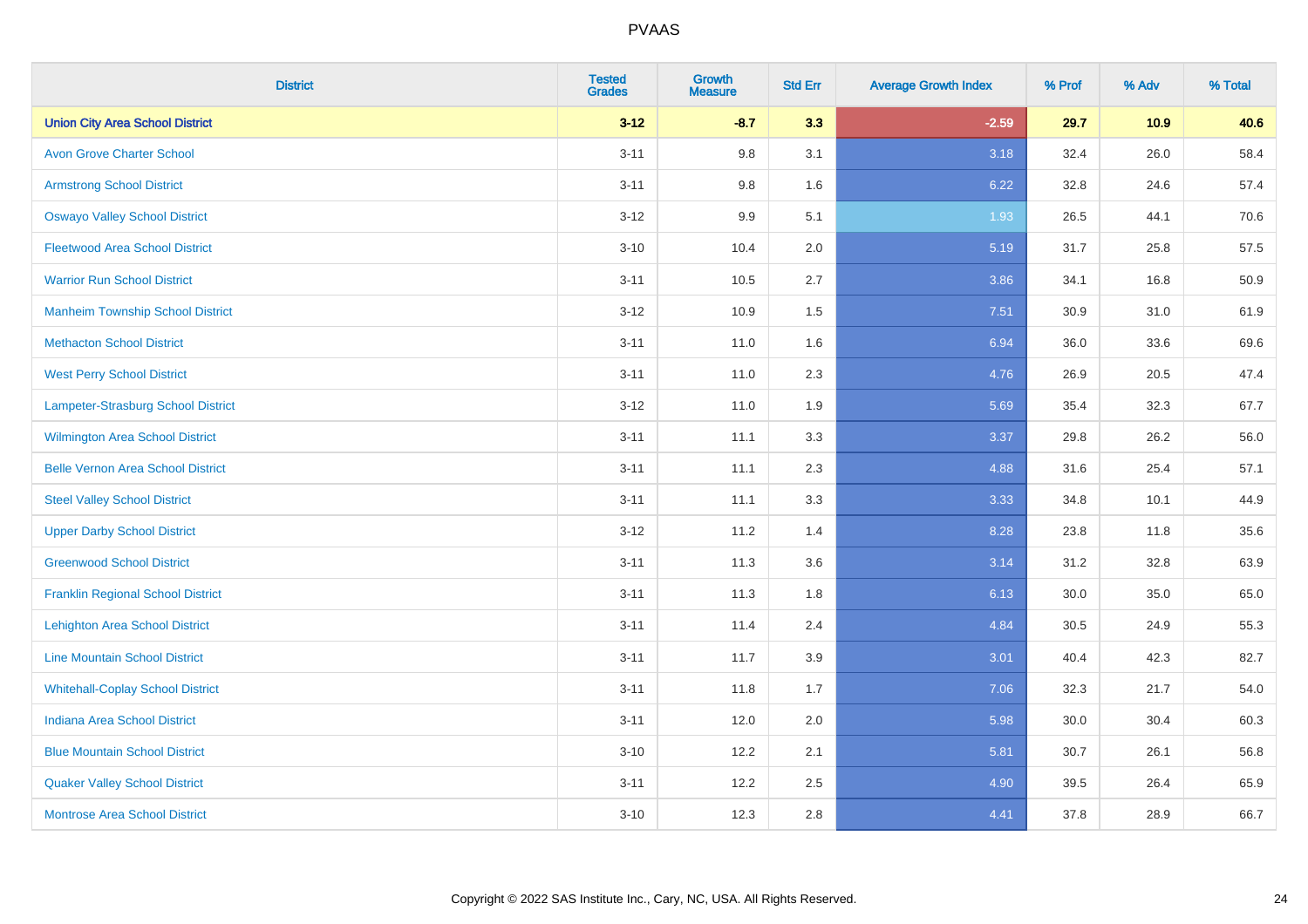| <b>District</b>                                 | <b>Tested</b><br><b>Grades</b> | <b>Growth</b><br><b>Measure</b> | <b>Std Err</b> | <b>Average Growth Index</b> | % Prof | % Adv | % Total |
|-------------------------------------------------|--------------------------------|---------------------------------|----------------|-----------------------------|--------|-------|---------|
| <b>Union City Area School District</b>          | $3 - 12$                       | $-8.7$                          | 3.3            | $-2.59$                     | 29.7   | 10.9  | 40.6    |
| <b>Mifflin County School District</b>           | $3 - 11$                       | 12.3                            | 1.6            | 7.69                        | 35.1   | 15.1  | 50.3    |
| <b>Cocalico School District</b>                 | $3 - 11$                       | 12.3                            | 1.9            | 6.48                        | 28.2   | 32.3  | 60.5    |
| <b>Allegheny-Clarion Valley School District</b> | $3 - 10$                       | 12.3                            | 4.1            | 3.03                        | 33.3   | 19.0  | 52.4    |
| <b>Manheim Central School District</b>          | $3 - 11$                       | 12.8                            | 2.0            | 6.52                        | 27.8   | 35.4  | 63.2    |
| Pen Argyl Area School District                  | $3 - 12$                       | 12.8                            | 2.5            | 5.10                        | 28.5   | 23.8  | 52.3    |
| <b>Central York School District</b>             | $3 - 12$                       | 12.9                            | 1.5            | 8.64                        | 31.4   | 24.1  | 55.5    |
| <b>Laurel School District</b>                   | $3 - 11$                       | 13.0                            | 3.1            | 4.19                        | 30.3   | 15.7  | 46.1    |
| <b>North Pocono School District</b>             | $3 - 11$                       | 13.1                            | 3.7            | 3.54                        | 31.4   | 33.3  | 64.7    |
| Maritime Academy Charter School                 | $3 - 10$                       | 13.2                            | 3.1            | 4.29                        | 24.0   | 1.3   | 25.3    |
| <b>Lakeland School District</b>                 | $3 - 11$                       | 13.3                            | 2.8            | 4.80                        | 22.2   | 21.2  | 43.4    |
| <b>Tuscarora School District</b>                | $3 - 11$                       | 13.4                            | 2.2            | 6.20                        | 37.1   | 26.3  | 63.4    |
| <b>Hempfield School District</b>                | $3 - 11$                       | 13.4                            | 1.3            | 10.53                       | 29.9   | 36.8  | 66.7    |
| <b>Harbor Creek School District</b>             | $3 - 11$                       | 13.4                            | 2.3            | 5.80                        | 34.5   | 40.7  | 75.2    |
| <b>Council Rock School District</b>             | $3 - 11$                       | 13.5                            | 1.1            | 12.27                       | 32.0   | 35.4  | 67.4    |
| <b>Iroquois School District</b>                 | $3 - 11$                       | 13.6                            | 2.8            | 4.83                        | 33.3   | 16.0  | 49.4    |
| <b>Upper Saint Clair School District</b>        | $3 - 11$                       | 13.8                            | 1.8            | 7.86                        | 32.2   | 44.5  | 76.7    |
| <b>Upper Merion Area School District</b>        | $3 - 11$                       | 14.0                            | 2.0            | 7.15                        | 34.4   | 32.6  | 67.0    |
| <b>Hermitage School District</b>                | $3 - 12$                       | 14.0                            | 2.5            | 5.59                        | 34.0   | 27.0  | 61.0    |
| <b>Peters Township School District</b>          | $3 - 11$                       | 14.1                            | 1.7            | 8.16                        | 35.2   | 41.6  | 76.8    |
| Penns Valley Area School District               | $3 - 12$                       | 14.1                            | 2.6            | 5.33                        | 29.6   | 23.3  | 52.9    |
| Capital Area School for the Arts Charter School | $9 - 11$                       | 14.2                            | 4.5            | 3.13                        | 27.5   | 30.0  | 57.5    |
| <b>Agora Cyber Charter School</b>               | $3 - 11$                       | 14.6                            | 2.4            | 6.03                        | 24.7   | 19.5  | 44.2    |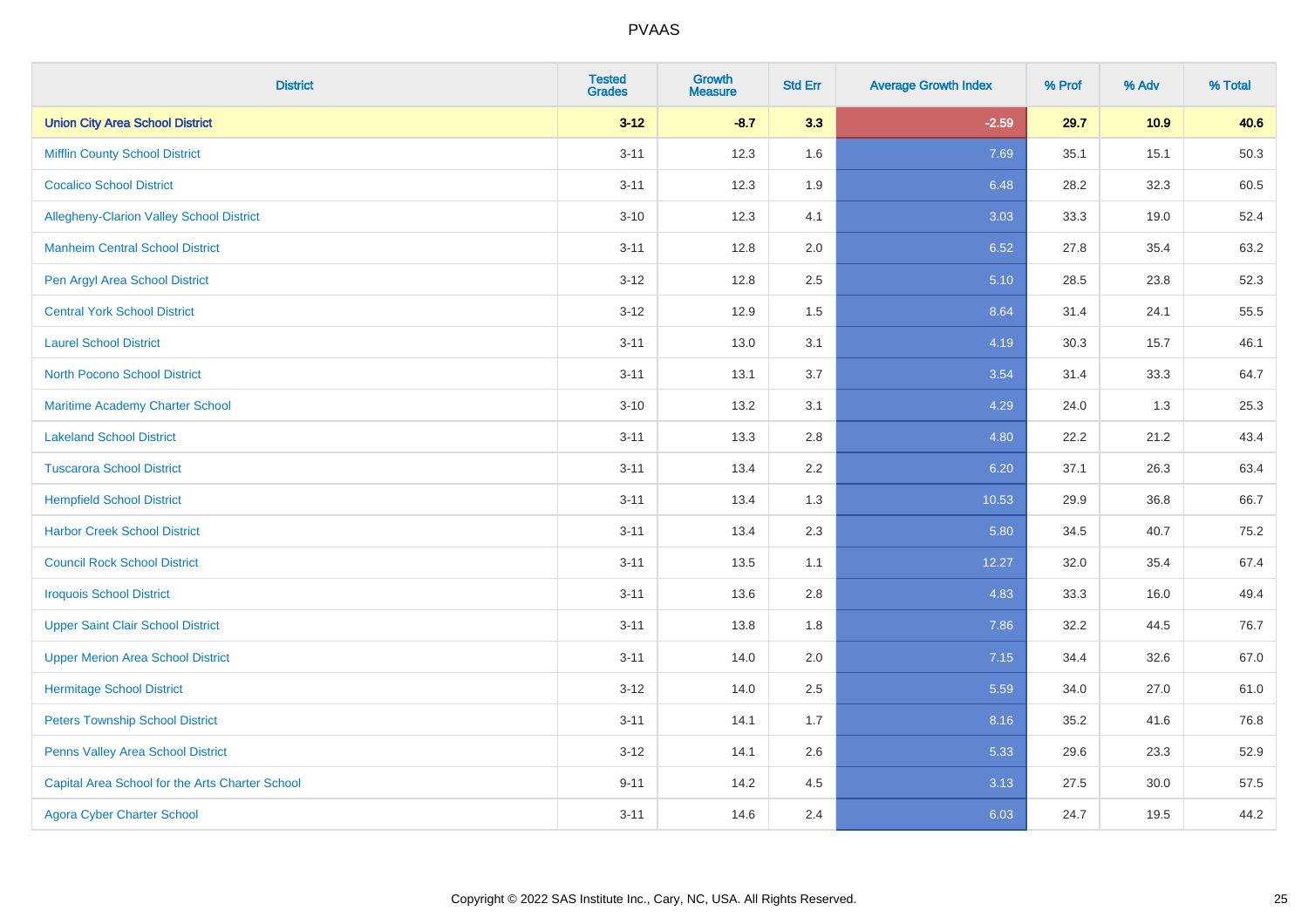| <b>District</b>                              | <b>Tested</b><br><b>Grades</b> | <b>Growth</b><br><b>Measure</b> | <b>Std Err</b> | <b>Average Growth Index</b> | % Prof | % Adv | % Total |
|----------------------------------------------|--------------------------------|---------------------------------|----------------|-----------------------------|--------|-------|---------|
| <b>Union City Area School District</b>       | $3 - 12$                       | $-8.7$                          | 3.3            | $-2.59$                     | 29.7   | 10.9  | 40.6    |
| <b>Coudersport Area School District</b>      | $3 - 11$                       | 14.8                            | 3.4            | 4.33                        | 34.7   | 28.0  | 62.7    |
| Lake-Lehman School District                  | $3 - 11$                       | 14.9                            | 2.8            | 5.34                        | 25.8   | 22.5  | 48.3    |
| <b>Southern York County School District</b>  | $3 - 11$                       | 15.5                            | 1.8            | 8.48                        | 37.6   | 29.2  | 66.8    |
| <b>Central Bucks School District</b>         | $3 - 11$                       | 15.5                            | 0.9            | 17.94                       | 34.8   | 41.4  | 76.2    |
| <b>Delaware Valley School District</b>       | $3 - 11$                       | 15.7                            | 1.6            | 9.62                        | 36.7   | 32.1  | 68.8    |
| <b>Punxsutawney Area School District</b>     | $3 - 11$                       | 15.8                            | 2.7            | 5.83                        | 18.6   | 29.0  | 47.6    |
| Unionville-Chadds Ford School District       | $3 - 11$                       | 15.8                            | 1.7            | 9.12                        | 31.2   | 48.0  | 79.2    |
| Palmyra Area School District                 | $3 - 11$                       | 16.2                            | 1.8            | 9.02                        | 38.8   | 34.0  | 72.8    |
| <b>Upper Dauphin Area School District</b>    | $3 - 11$                       | 16.5                            | 5.1            | 3.26                        | 37.5   | 26.8  | 64.3    |
| <b>Spring-Ford Area School District</b>      | $3 - 11$                       | 16.6                            | 1.2            | 14.02                       | 30.4   | 45.3  | 75.7    |
| <b>West Branch Area School District</b>      | $3 - 11$                       | 17.0                            | 3.3            | 5.20                        | 47.1   | 19.1  | 66.2    |
| North Penn School District                   | $3 - 11$                       | 17.6                            | 1.0            | 17.53                       | 30.8   | 35.7  | 66.4    |
| <b>Fox Chapel Area School District</b>       | $3 - 11$                       | 17.6                            | 1.9            | 9.47                        | 22.9   | 52.0  | 74.9    |
| <b>Pequea Valley School District</b>         | $3 - 11$                       | 18.0                            | 3.1            | 5.74                        | 29.2   | 37.5  | 66.7    |
| <b>North Allegheny School District</b>       | $3 - 11$                       | 18.0                            | 1.3            | 14.25                       | 30.5   | 42.9  | 73.4    |
| <b>Danville Area School District</b>         | $3 - 11$                       | 18.4                            | 2.6            | 7.19                        | 32.0   | 46.1  | 78.1    |
| <b>Souderton Area School District</b>        | $3 - 11$                       | 18.5                            | 1.4            | 12.86                       | 39.2   | 31.2  | 70.4    |
| <b>Cumberland Valley School District</b>     | $3 - 12$                       | 18.6                            | 1.2            | 15.79                       | 31.3   | 39.2  | 70.5    |
| <b>Lower Merion School District</b>          | $3 - 11$                       | 18.9                            | 1.2            | 15.42                       | 29.4   | 48.6  | 78.0    |
| <b>Saucon Valley School District</b>         | $3 - 11$                       | 18.9                            | 2.2            | 8.48                        | 26.0   | 39.6  | 65.6    |
| <b>Berlin Brothersvalley School District</b> | $3 - 11$                       | 19.6                            | 4.0            | 4.93                        | 28.3   | 41.3  | 69.6    |
| <b>Dallastown Area School District</b>       | $3 - 11$                       | 19.9                            | 1.4            | 14.14                       | 36.8   | 34.2  | 71.0    |